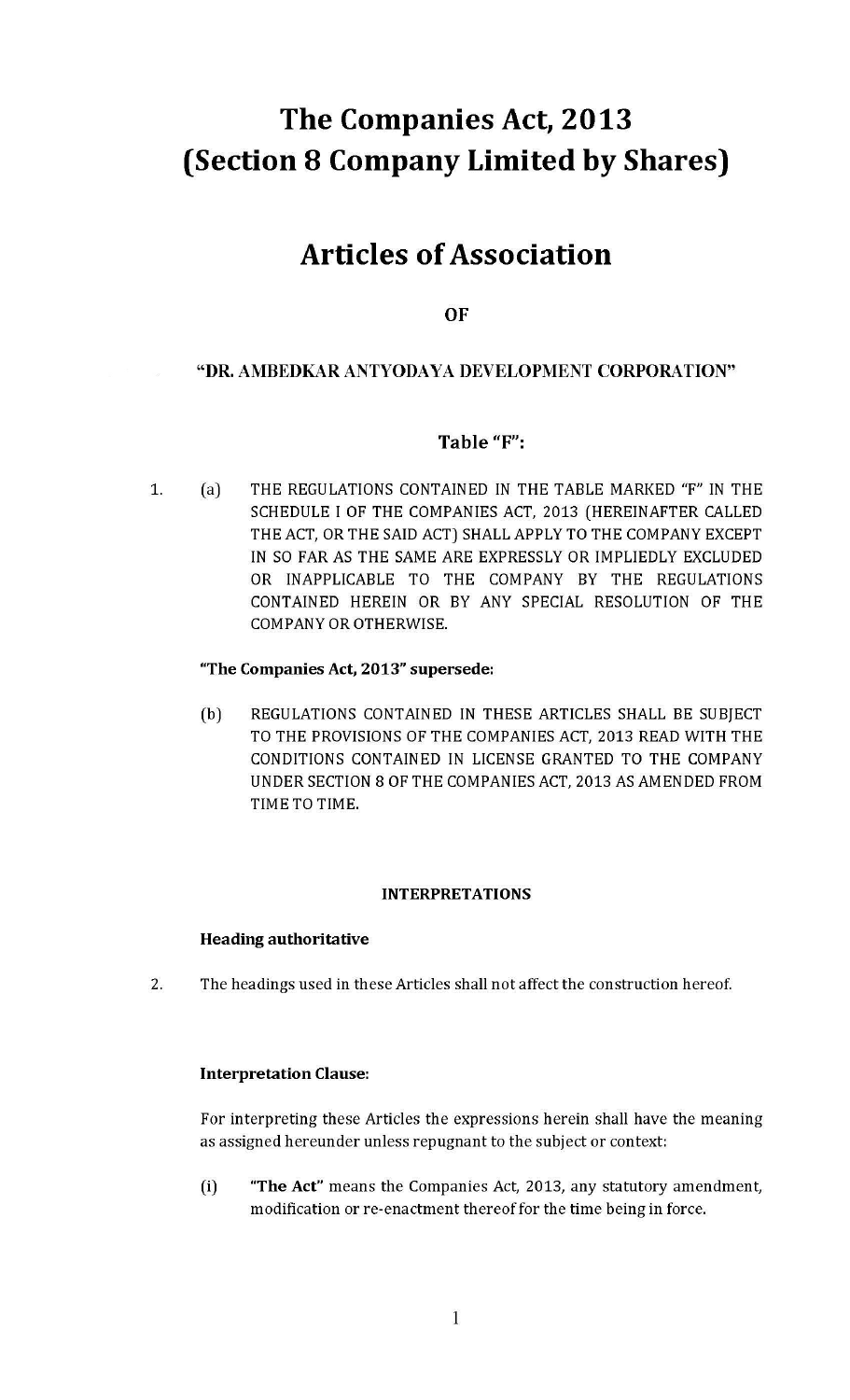- (ii) **"Ati-Pachhaat"** means and includes a person belonging to caste as declared by Social Justice & Empowerment Department vide Resolution No. APJ-102002-1050-H, dated 15/12/2004, as may be amended from time to time.
- (iii) **"Auditors"** means and includes those persons or firms appointed as such for the time being, of the Company.
- (iv) **"Board"** or **"Board of Directors"** means a meeting of Directors duly called and constituted or, as the case may be, the Directors assembled at a Board of the requisite number of Directors entitled to pass a circular resolution in accordance with the Articles.
- (v) **"Articles of Association or Article"** means the Articles of Association of the Company under these Articles and which may be for the time being in force.
- (vi) **"Capital"** means the capital for the time being of the Company raised or authorised to be raised for the purpose of the Company.
- (vii) **"Chairperson"** means the Chairperson of the Board of Directors for the time being of the Company.
- (viii) **"Dependent"** in relation to a Gujarat S. C. Most Backward Caste Development Nigam means and includes a member of his family or who is dependent on him.
- (ix) **"The Company"**, **"This Company" or "Association"** means Gujarat S. C. Most Backward Caste Development Nigam.
- (x) **"Board of Directors, Directors or the Board"** means the Directors for the time being of the Company or as the case may be, the Directors assembled at the Board.
- (xi) **"Executor"** or **"Administrator"** means a person who has obtained probate or letters of administration, as the case may be, from a competent court.
- (xii) **"Financial Year"** means the period in respect of which any income and expenditure account of the Company laid before it in Annual General Meeting is made up whether that period is a year or not.
- (xiii) **Words Importing the Masculine Gender** also includes the feminine gender.
- (xiv) **"In writing" and "Written"** includes printing, lithography and other modes of representing or reproducing words in a visible form.
- (xv) **The Marginal Notes hereto** shall not affect the construction hereof.
- (xvi) **"General Meeting"** means the General Meeting of the Member having voting right.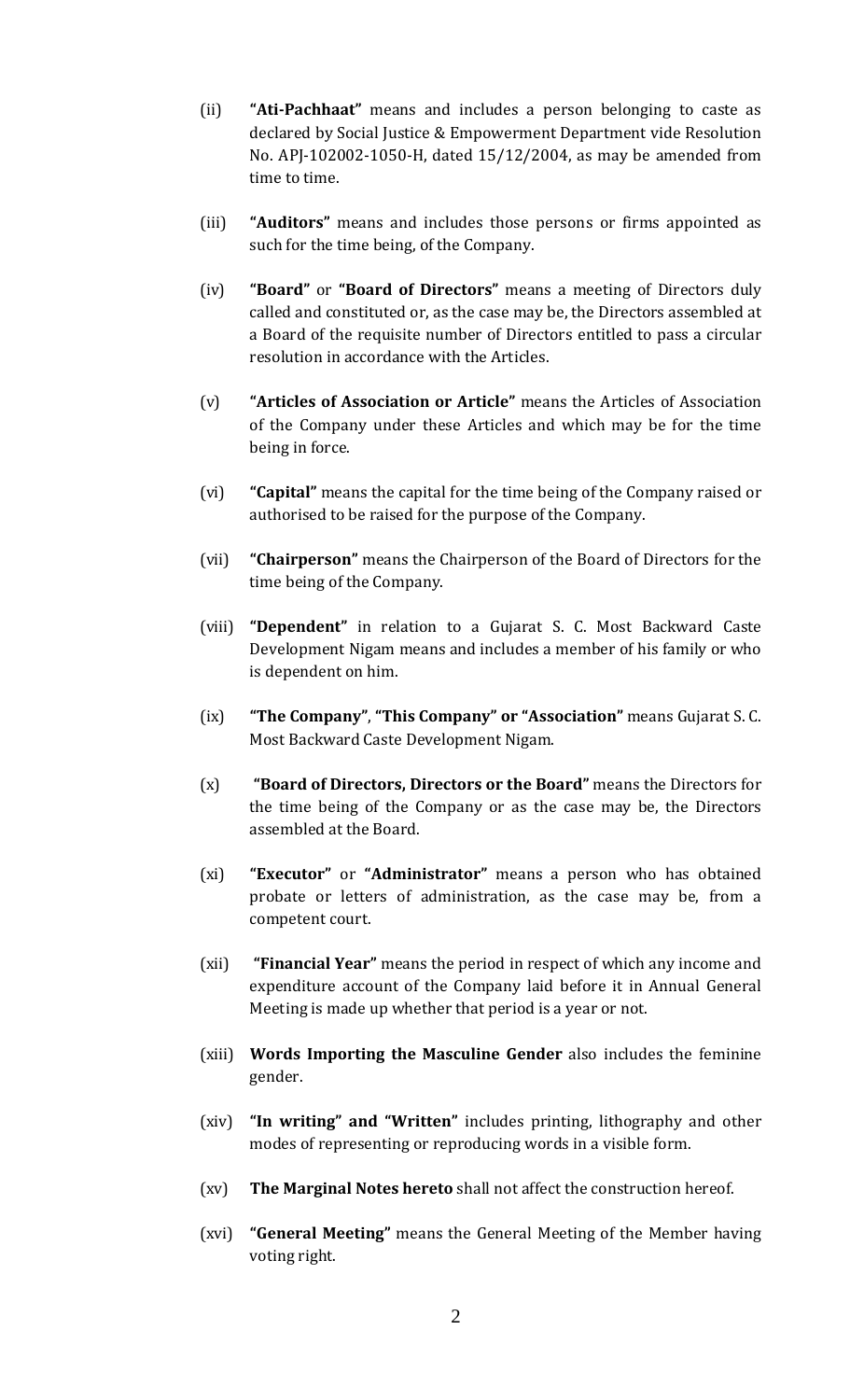- (xvii) **"Annual General Meeting"** means a General Meeting of the share holders held in accordance with the provisions of Section 96 of the Act.
- (xviii) **"Extraordinary General Meeting"** means an Extra ordinary General Meeting of the share holders duly called and constituted and any adjourned holding thereof.
- (xix) **"Tribunal"** means National Company Law Tribunal Constituted under section 408 of the Companies Act, 2013 or any modification / amendments thereof.
- (xx) **"Appellate Tribunal"** means National Company Law Appellate Tribunal constituted u/s 410 of the Companies Act, 2013 or any modification / amendments thereof.
- (xxi) "**Government or State Government or Governor**" means Government of Gujarat
- (xxii) "**Members**" means the duly registered holders from time to time of the shares of the Company and includes the Subscribers to the Memorandum of Association of the Company.
- (xxiii) **"Month"** means a Calendar Month.
- (xxiv) **"Office"** means the Registered Office for the time being of the Company.
- (xxv) **"Paid-up"** includes capital credited as paid up.
- (xxvi) **"Persons"** includes any Company or Association or Body of Individuals, whether incorporated or not.
- (xxvii) **"President"** means President of India.
- (xxviii) **"Proxy"** means an instrument whereby any person is authorised to vote for a share holder at the General Meeting or poll.
- (xxix) **"The Register of Share holders"** means the register of share holders to be kept pursuant to Section 88 of the Act.
- (xxx) **"The Registrar"** means the Registrar of Companies, Gujarat State.
- (xxxi) **"Company's Regulations"** means this Articles of Association and Table "F" as applicable.
- (xxxii) **"Seal"** means the Common Seal for the time being of the Company.
- (xxxiii) **"Shares"** means the shares or stock into which the capital is divided and interest corresponding with such shares or stocks.
- (xxxiv) **Words Importing the Singular Number** includes where the context admits or requires, the plural number and vise-versa.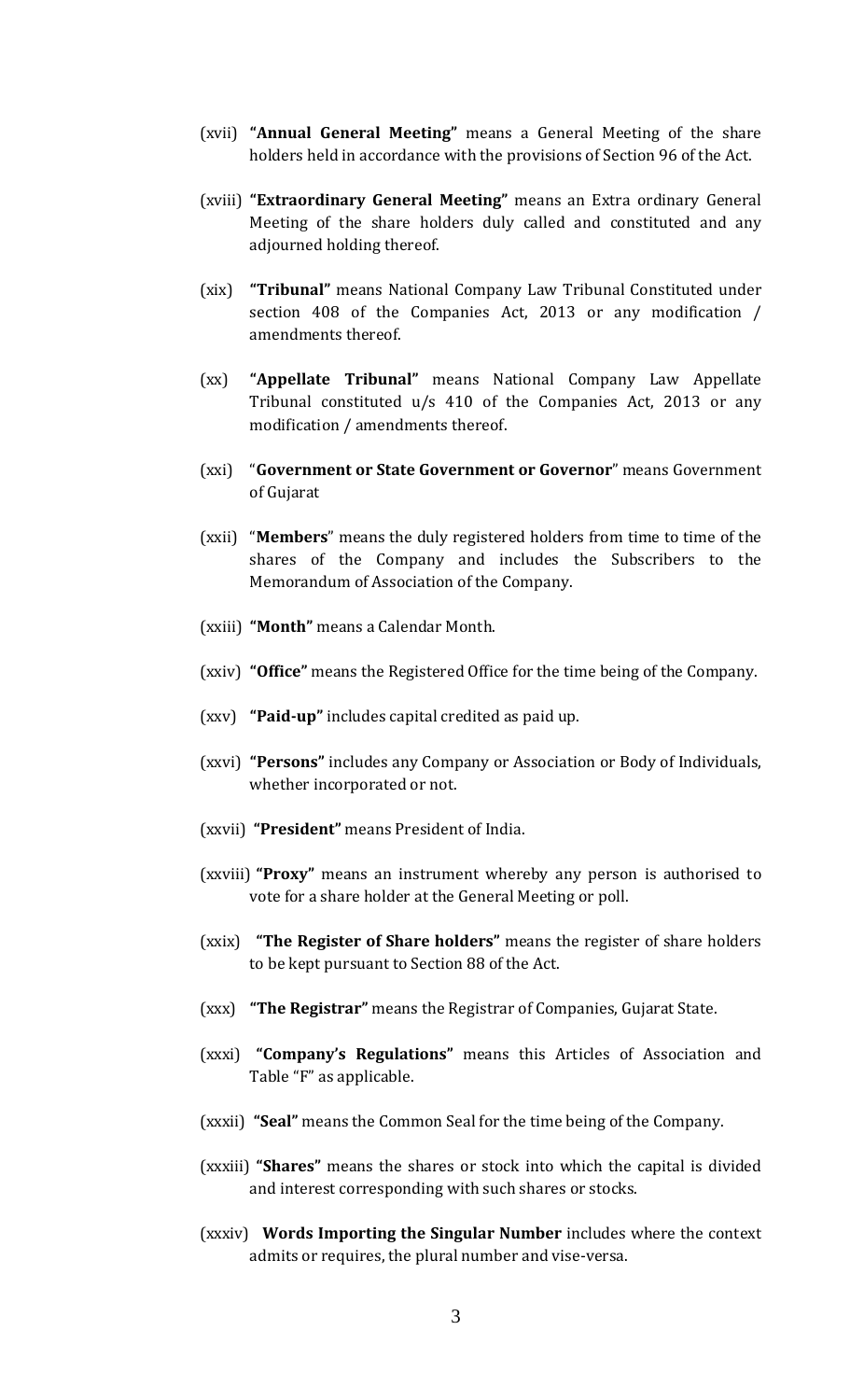- (xxxv) **"Special Resolution"** shall have the meaning assigned thereto by Section 114 of the Act.
- (xxxvi)**"The Statutes"** means the Companies Act, 2013 and every other act for the time being in force affecting the Company.
- (xxxvii)**"Year"** means a calendar year and **"Financial Year"** shall have the meaning assigned thereto by Section 2(41) of the Act.
- (xxxviii)**"Managing Director"** means an official director appointed as Managing Director by the Government of Gujarat.
- 3. (a) Unless the context otherwise requires words or expression contained in the regulations shall bear the same meaning as in the Act, or any statutory modification there of in force at the date at which these regulations become binding on the Company.
	- (b) The following shall be the Articles of the Company read with the conditions contained in the license under Section 8 of the Companies Act, 2013.

#### **MEMBER**

- 4. (a) The number of member with which the Company proposes to be registered is **SEVEN** but the Board of Directors may, from time to time, whenever the company or the business of the company requires, it can increase the number of member, subject to the maximum limit of **FIFTEEN** number of members.
	- (b) The Subscribers to the Memorandum and such other persons as the Board determine shall be member of the Company. The member shall have voting rights at Annual General Meeting and Extra ordinary Meeting. Every member having only one voting rights at each general meeting.

#### **SHARE CAPITAL AND VARIATION OF RIGHTS**

# **Division of Capital**

5. The Authorized Share Capital of the Company shall be as per paragraph 5 of the Memorandum of Association of the Company with powers to increase or reduce the Share Capital;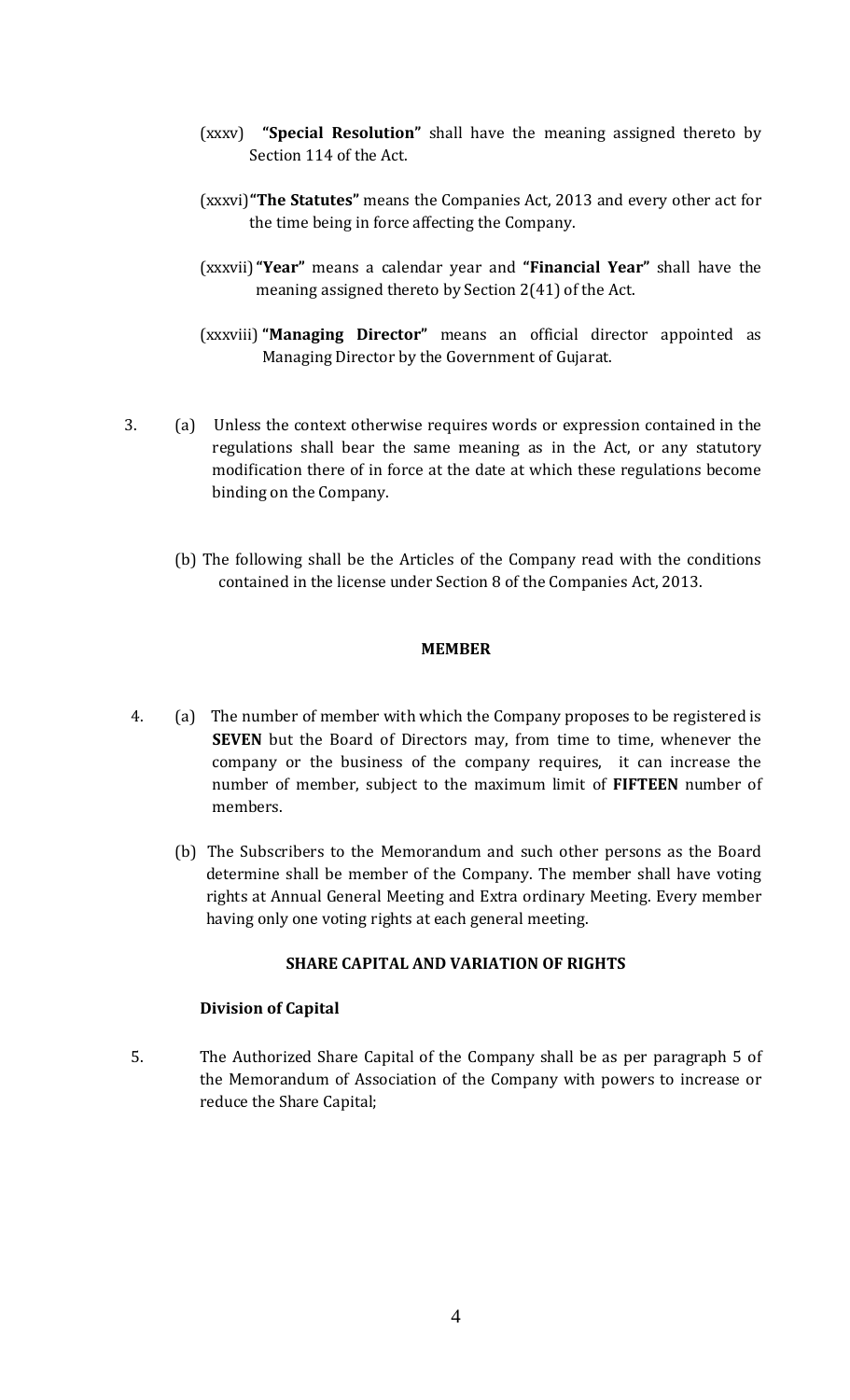# **General Authority**

6. Wherever, in the Companies Act, 2013 it has been provided that the Company shall have any right, privilege, or authority or that the Company cannot carry out any transaction unless the company is so authorized by its Articles then in that case, Articles hereby authorize and empower the Company to have such rights, privilege or authority and to carry out such transaction as have been permitted by the Companies Act, 2013.

# **Share at the disposal of Directors**

7. Shares shall be under the control of the Directors who may allot or otherwise dispose off the same or any of them to such persons, in such proportions and on such terms and conditions and at par, at premium or but not at discount as per section 53 of the Act except as provided u/s 54 of the Act (subject to compliance with the provisions of the Act) as they may from time to time think proper, subject to prior approval of the State Government.

# **Calls**

8. The Directors may, from time to time, make calls upon the members in respect of any money unpaid in the shares in any manner, as they deem fit.

# **New Shares**

9. Except as otherwise provided by the conditions of issue or by these presents, any capital raised by creation of new shares shall be considered part of the original capital and shall be subject to the provisions herein contained with reference to payment of calls and installments, transfer and transmission for future, lien, voting rights and otherwise.

# **First names person deemed Sole holder**

10. If any share stands in the names of two or more persons, the person first named in the Register of Members shall as regards voting at meetings, service of notice and all or any matters connected with the Company, except the transfer of share and any other matters herein otherwise provided, be deemed to be sole holder thereof but joint holders of the shares shall be severally as well as jointly liable for the payment of all deposits, installments and calls due in respect of such shares and for all incidents thereof according to the Company's regulations.

# **Directors may allot shares for consideration other than cash**

11. The Board may issue and allot shares in the Capital of the Company as payment or part payment for any property sold or transferred, goods or machinery supplied or for service rendered to the Company in or about the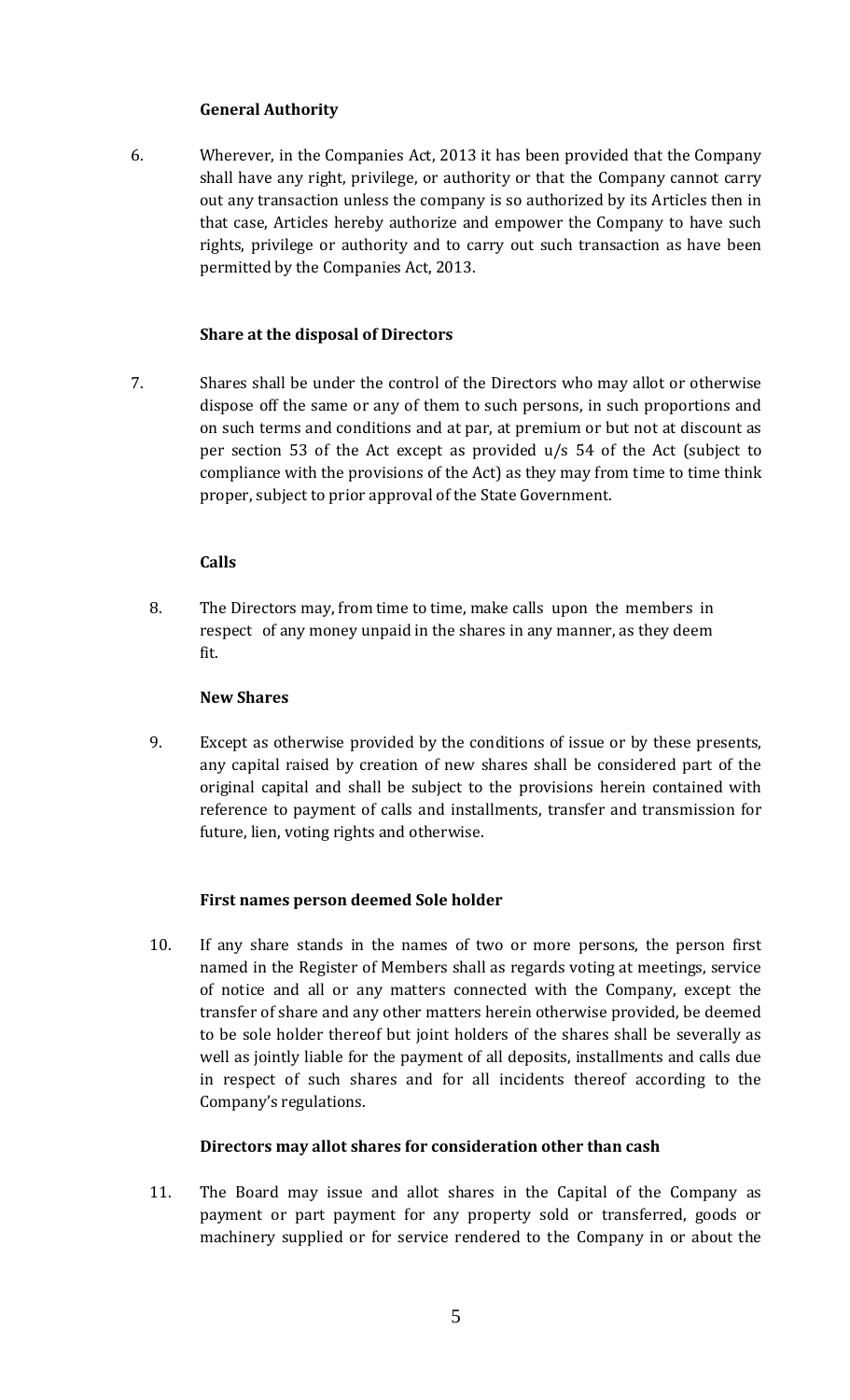conduct of the Company's business and shares to be allotted may be issued as fully paid up shares and if so issued, shall be deemed to be fully paid up shares to the Government. Therefore, this Company shall be a Government Company.

#### **Liability of Members**

12. Every member or his heirs, executors, administrators, assigns or other representatives shall pay to the company the portion of the capital represented by his share or shares which may for the time being remain due and unpaid thereon in such amounts, at such time or times and in such manner as the Board shall from time to time in accordance with the Company's regulations require the payment thereof and so long as any money remain due, owing and unpaid to the Company by any member of any account, such member shall not be entitled at the option of the Board, to exercise any rights or privileges.

## **TRANSFER AND TRANSMISSION OF SHARES**

## **Restriction on transfer of share**

13. Save as hereinafter provided no share shall be transferred without approval of the State Government.

#### **Transfer of shares how to be made**

14. The shares shall be transferred jointly with Hon'ble Government of Gujarat to an officer of the State Government as may be decided from time to time.

#### **LIEN**

#### **Lien on Shares**

- 15. (i) The Company shall have a first and paramount lien upon all the shares registered in the name of each member and upon the proceeds of sale thereof for his debts, liabilities and engagements solely or jointly with any other person to or with the Company whether the period of payment, fulfillment or discharge thereof shall have actually arrived or not and such lien shall extend to all dividend from time to time declared in respect of such shares, unless otherwise agreed. The registration of transfer of shares shall operate as waiver of Company's lien if any, on such shares. The Directors may at any time, declare any shares to be wholly or in part exempt from the provisions of this Article.
	- (ii) Cessation of Membership:

The members holding share jointly with honorable Governor of Gujarat will cease to be a member upon his transfer, retirement, cessation or removal from the Government Service.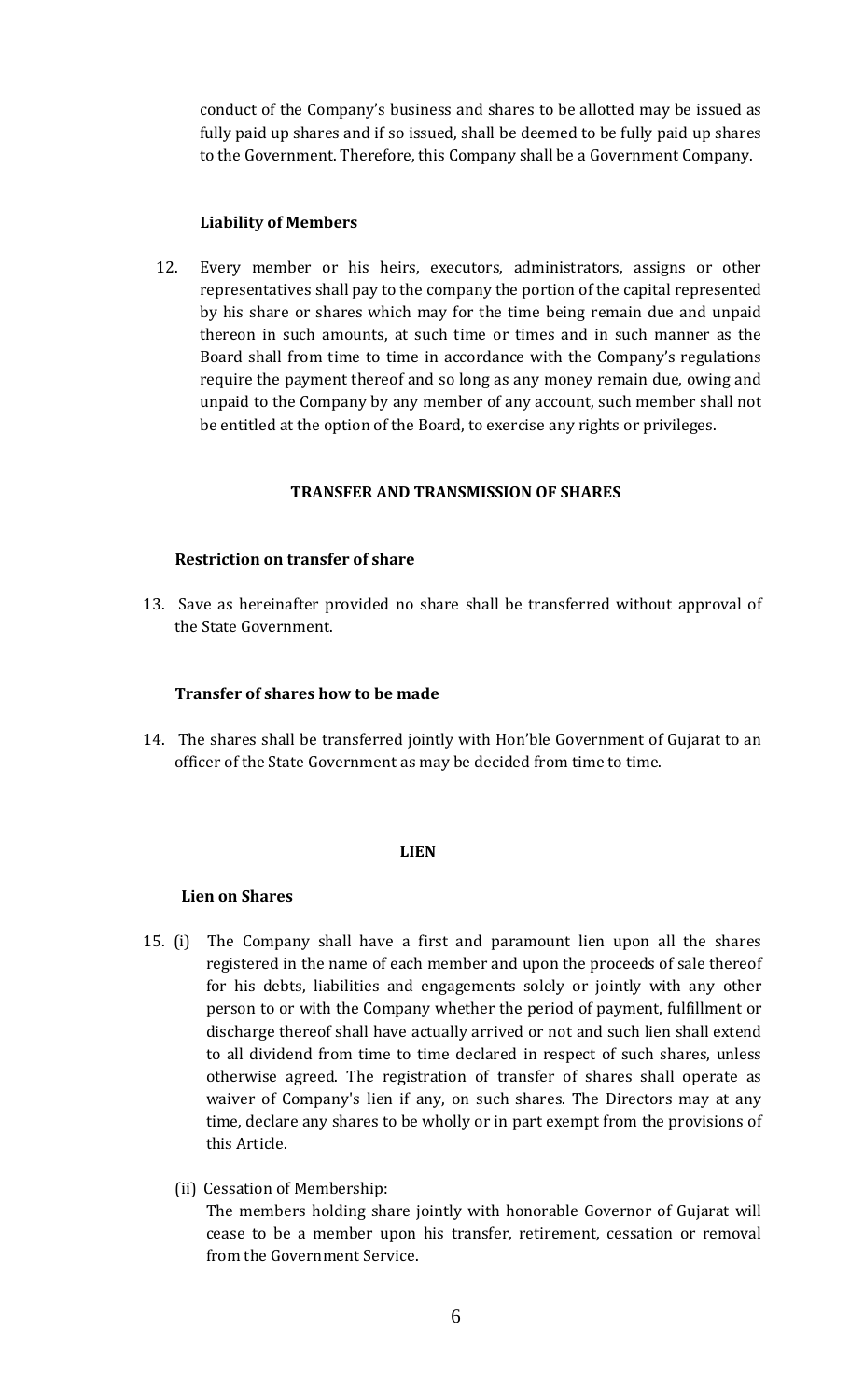#### **General Meetings**

- 16. All General Meetings other than Annual General Meeting shall be called Extraordinary General Meetings.
- 17. (i) The General Meeting of the Company may be called by giving a notice of not less than CLEAR 21 days.
	- (ii) The Board may, wherever it thinks fit, call an extraordinary General Meeting.
	- (iii) If at any time there are not within India, Directors capable of acting, onethird of the Directors in India shall form a quorum, and in case of members any two members of the Company may call an extraordinary General Meeting in the same manner as nearly as possible, as that by which such a meeting may be called by the Board.

#### **Proceedings at General Meetings**

- 18. (i) No business shall be transacted at any General Meeting unless a quorum of members is present at the time when the meeting proceeds to business.
	- (ii) Save as herein otherwise provided, the quorum for the general meetings shall be as provided in section 103.
- 19. (i) If within half an hour from the time appointed for holding the meeting,  $\qquad a$ quorum is not present, the meeting, if called upon the requisition of member shall be dissolved.
	- (ii) In any other case, the meeting shall stand adjourned to the same day in the next week at the same time and place or to such other day and at other time and place as the Chairperson or Board may determine.
	- (iii) If at such adjourned meeting a quorum is not present within half an hour from the time appointed for the meeting, the members present shall be a quorum.
- 20. The Chairperson, if any, of the Board shall preside as Chairperson at every General Meeting, in his absence the also the Directors present shall elect one of their number to be Chairperson of the meeting.
- 21. If there is no such Chairperson, or if he is not present within fifteen minutes after the time appointed for holding the meeting, or is unwilling to act as Chairperson of the meeting, the Directors present shall elect one of their numbers to be Chairperson of the meeting.
- 22. If at any meeting no Director is willing to act as Chairperson or if no Director is present within fifteen minutes after the time appointed for holding the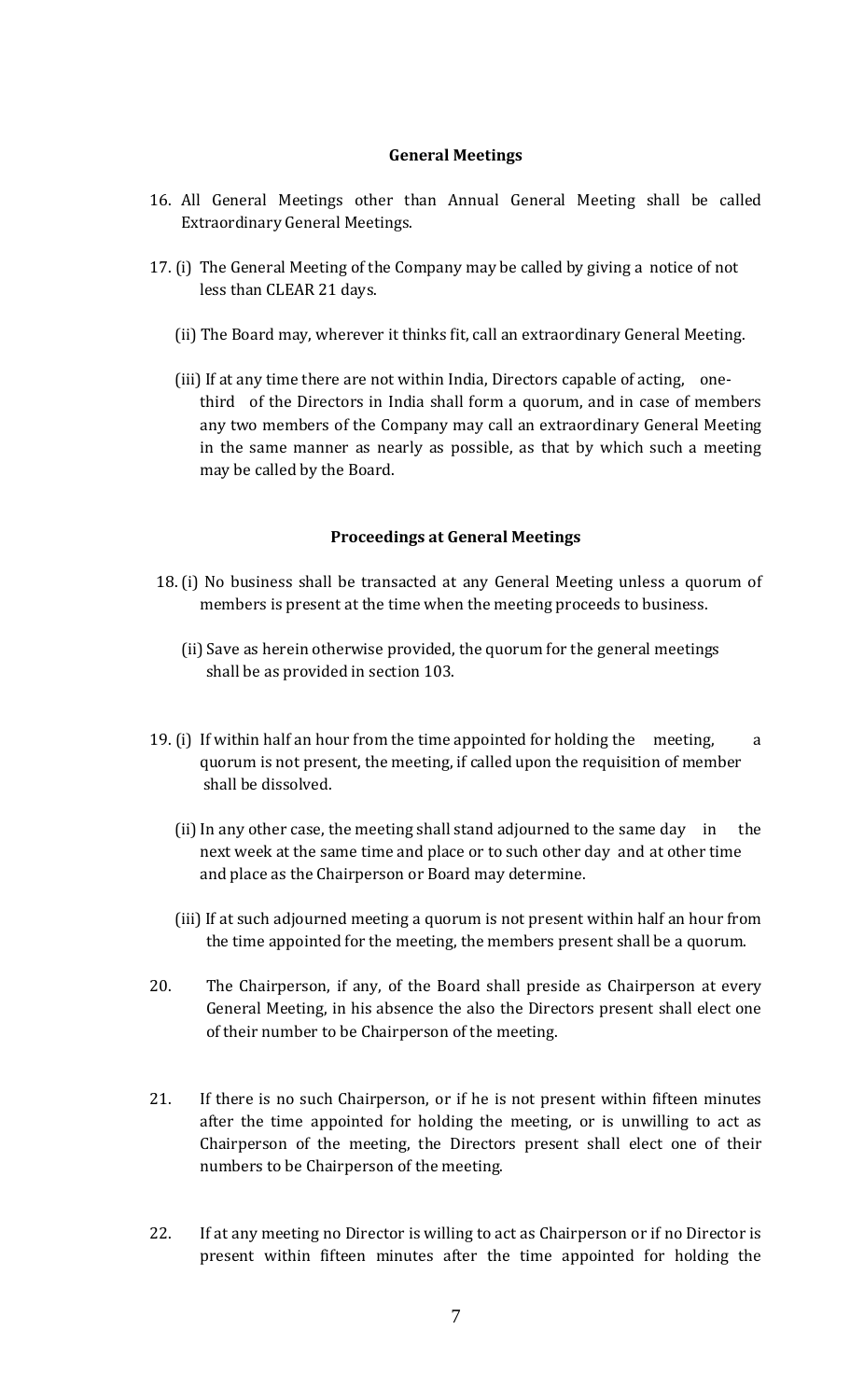meeting, the members present shall choose one of their numbers to be Chairperson of the meetings.

- 23. (i) The Chairperson may, with the consent of any meeting, at which a quorum is present and shall if so directed by the meeting, adjourn the meeting, from time to time and from place to place.
	- (ii) No business shall be transacted at any adjourned meeting other than the business left unfinished at the meeting from which the adjournment took place.
	- (iii) When a meeting is adjourned for thirty days or more, notice of the adjourned meeting shall be given as in the case of an original meeting.
	- (iv) Save as aforesaid, it shall not be necessary to give any notice of an adjournment or of the business to be transacted at an adjourned meeting.
- 24. In the case of an equality of votes, whether on a show of hands or on a poll, the Chairperson of the meeting at which the show of hands takes place, or at which the poll is demanded, shall be entitled to a second or casting vote.
- 25. Any business other than that upon which a poll has been demanded may be proceeded with pending the taking of the poll.

# **Votes of Members**

- 26. Every Member will have one vote.
- 27. A member who is of unsound mind, or in respect of whom an order has been made by any Court having jurisdiction in lunacy, may vote, whether on a show of hands or on a poll, by his Committee or other legal guardian, and any such Committee or guardian may, on a poll, vote by proxy.
- 28. No member shall be entitled to vote at any General Meeting unless all sums presently payable by him to the Company have been paid.
- 29. (i) No objection shall be raised to the qualification of any voter except at the meeting or adjourned meeting at which the vote objected to is given or tendered, and every vote not disallowed at such meeting shall be valid for all purposes.

(ii) Any such objection made in due time shall be referred to the Chairperson of the meeting whose decision shall be final and conclusive.

30. A vote given in accordance with the terms of an instrument of proxy shall be valid, notwithstanding the previous death or insanity of the principal or the revocation of the proxy or of the authority under which the proxy was executed: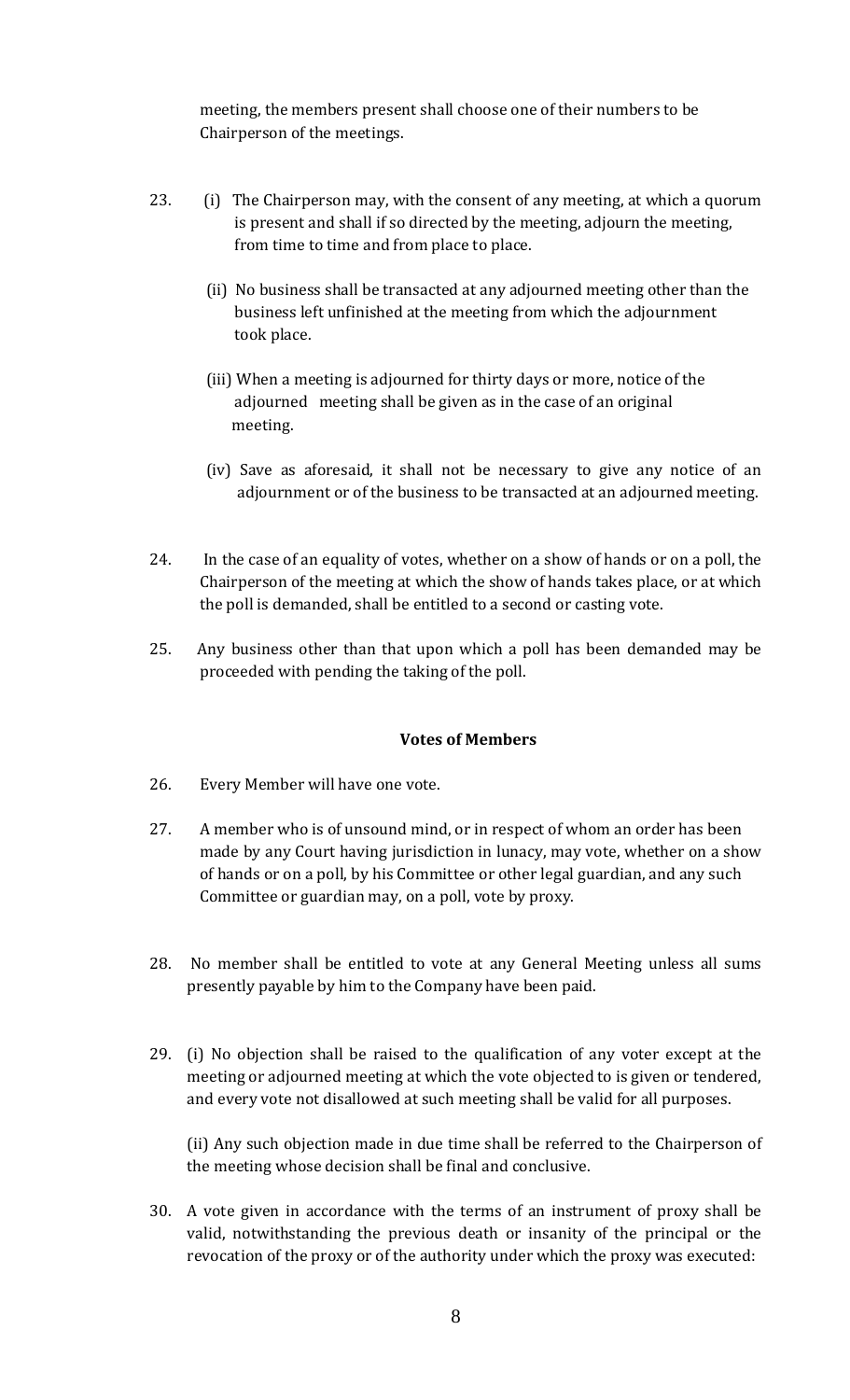**Provided that** no intimation in writing of such death, insanity, revocation or transfer shall have been received by the Company at its office before the commencement of the meeting or adjourned meeting at which the proxy is used.

## **BOARD OF DIRECTORS**

- 31. Subject to the provisions of Section 2(10), 149, 151 of the Companies Act, 2013 and until otherwise determined by the Company in General Meeting the number of Directors shall not be less than 3 (Three) and more than 15 (Fifteen). The Board of Directors of the Company will be constituted as per Resolution No. APB/102013/M.O.ASS./J dated: 30/12/2013 of Social Justice & Empowerment Department of Government of Gujarat as under:
	- (A) The following will be Non Functional and Non Official Director as the Government Nominee, as per provision GR no. APN/1313/1862/J dated: 29/04/2013:
		- 1. Chairperson
		- 2. Deputy Chairman
		- 3. Other **Ten** Non-Official persons

All the **Twelve** Non-Official Directors including the Chairperson/Vice-Chairman to be nominated by the State Government should belong to Ati-Pachhaat Communities. Out of the above**,** ONE member will be woman.

In absence of appointment of Non-official as Chairperson/Vice-Chairperson, State Government may nominate official member as the Chairperson/Vice-Chairperson of the Company;

- (B) The following Members will be **Official Members (Directors)** as the Government of Gujarat nominee:
	- 1. Principal Secretary, Social Justice & Empowerment Department, Gandhinagar.
	- 2. Deputy Secretary, Social Justice & Empowerment Department, Gandhinagar.
	- 3. Managing Director, Gujarat Scheduled Caste Development Corporation.
	- 4. Managing Director, Gujarat S.C. Most Backward Caste Development Corporation, Gandhinagar.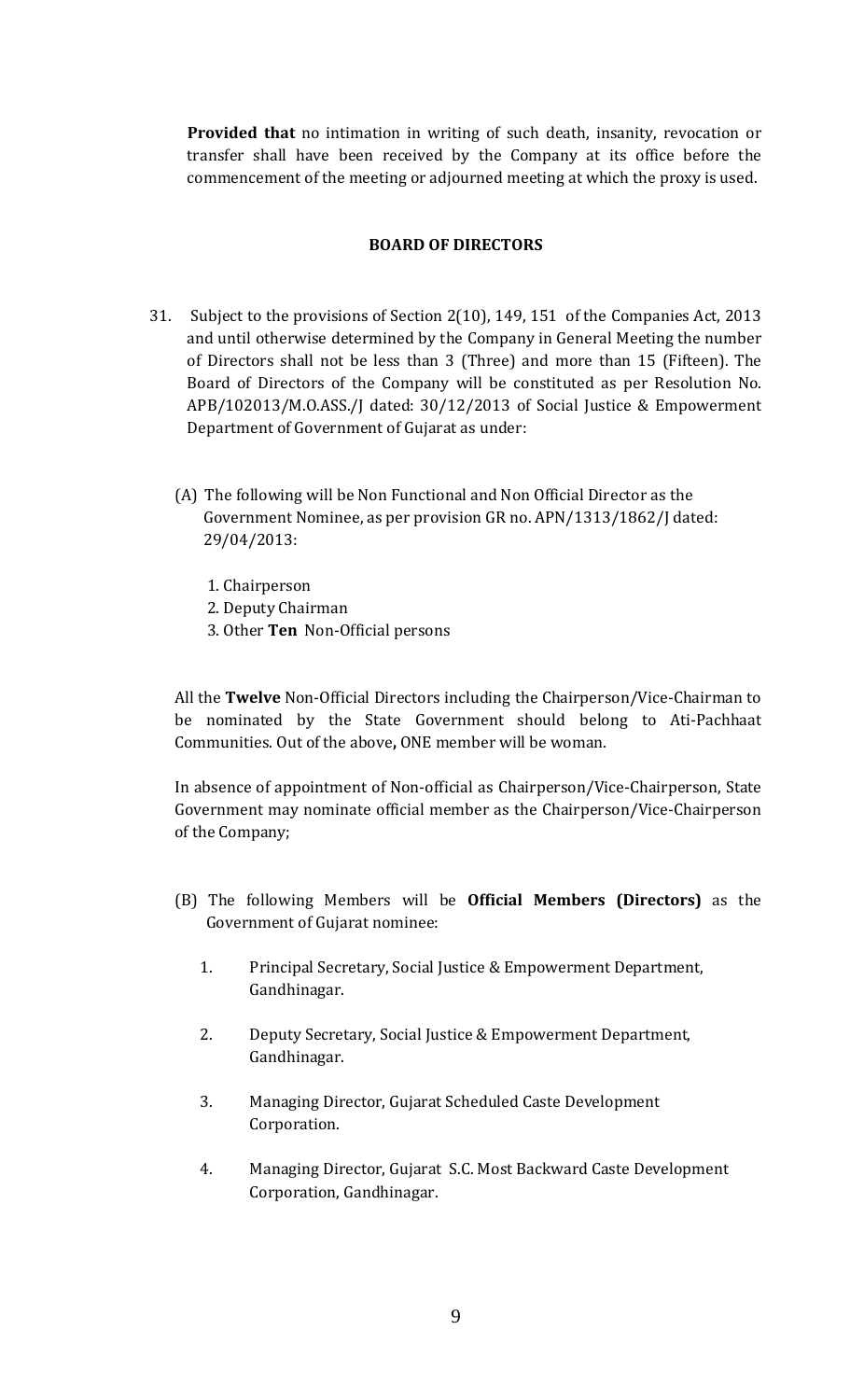32. Directors are not required to hold any Qualification Shares. The following shall be **First Directors** as per GR APB/102013/M.O.ASS./J dated: 30/12/2013 as under .

| Sr. No | Name and designation                                  |  |  |  |  |
|--------|-------------------------------------------------------|--|--|--|--|
| 1.     | Name: Shri. Sanjay Prasad, IAS,                       |  |  |  |  |
|        | Principal Secretary, Social Justice & Empowerment     |  |  |  |  |
|        | Department, Gandhinagar, Gujarat, India.              |  |  |  |  |
|        |                                                       |  |  |  |  |
|        | Designation: Director                                 |  |  |  |  |
| 2.     | Name: Shri R. J. Mankadiya, IAS                       |  |  |  |  |
|        | Deputy Secretary, Social Justice & Empowerment        |  |  |  |  |
|        | Department, Gandhinagar, Gujarat, India.              |  |  |  |  |
|        |                                                       |  |  |  |  |
|        | Designation: Director                                 |  |  |  |  |
| 3.     | Name: Shri R. M. Jadav, IAS                           |  |  |  |  |
|        | Managing Director, Gujarat Scheduled<br>Caste         |  |  |  |  |
|        | Development Corporation, Gandhinagar, Gujarat, India. |  |  |  |  |
|        |                                                       |  |  |  |  |
|        | Designation: Director                                 |  |  |  |  |
| 4.     | Name: Shri P. B. Shrimali                             |  |  |  |  |
|        | Managing Director, Gujarat S. C. Most Backward Caste  |  |  |  |  |
|        | Development Corporation, Gujarat, India.              |  |  |  |  |
|        |                                                       |  |  |  |  |
|        | Designation: Managing Director                        |  |  |  |  |

- 33. (i) The remuneration of the Directors shall, in so far as it consists of a monthly payment be deemed to accrue from day to day subject to the approval of the Central Government and as per policy of State Government;
	- (ii)The Directors may also be paid all travelling, hotel and other expenses properly incurred by them, subject to directions of the State Government, if any,
		- (a) In attending and returning from meeting of the Board or any committee thereof or general meetings of the company; or
		- (b) In connection with the business of the Company.

#### **Proceedings of Meetings of the Board**

- 34. (i) The Board of Directors shall meet at least once in every three calendar months to conduct business provided, the quorum is present. Presence of at least one official Director is necessary to constitute a valid quorum for all the meetings.
	- (ii) The Board of Directors may meet for the dispatch of business, adjourn and otherwise regulate its meetings, as it thinks fit.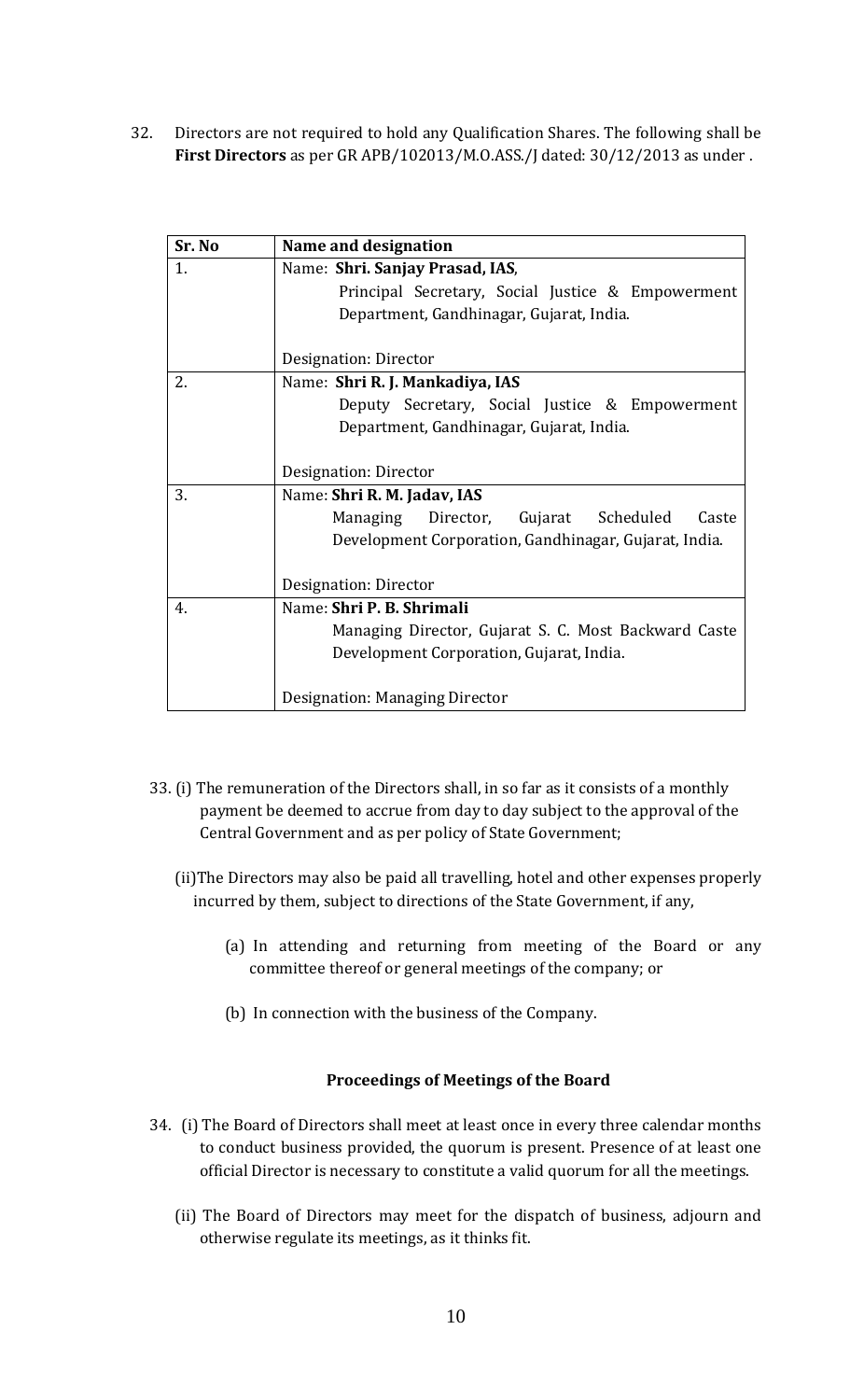- (iii) A director may, and manager or secretary on the requisition of one official and one non-official director shall, at any time, summon a meeting of the Board.
- 36. (i) Save as otherwise expressly provided by the Act, questions arising at any meeting of the Board shall be decided by a majority of votes.
	- (ii) In case of an equality of votes, the Chairperson shall have a second or casting vote.
- 36. The continuing Directors may act notwithstanding any vacancy in the Board; but if and so long as her number is reduced below the quorum fixed by the Act for a meeting of the Board the continuing Director or Directors may act for the purpose of increasing the number of Directors to that fixed for the quorum, or of the summoning a General Meeting of the Company but for no other purpose.
- 37. (i) The Chairperson appointed by the State Government shall hold the office of Chairperson for the period for which he is appointed.
	- (ii) If no such Chairperson is appointed, or if at any meeting the Chairperson is not present within Fifteen Minutes after the time appointed for holding the meeting, the deputy Chairperson shall preside at the meeting and in his absence Directors present may choose one of their members to be Chairperson of the meeting.
- 38. (i) The Board may, subject to the provisions of the Act, delegate any of its power to a Committee consisting of such member or members of its body as it thinks fit.
	- (ii) Any Committee so formed shall, in the exercise of the powers so delegated conform to any direction of the State Government as well. As regulation that may be imposed on it by the Board. However, the Committee will be chaired by a Member of the Board.
- 39. (i) A Committee may elect a Chairperson of its meetings.
	- (ii) If no such Chairperson is elected, or it at any meeting the Chairperson is not present within five minutes after the time appointment for holding the meeting' the members present may choose one of their number to be Chairperson of the meeting.
- 40. (i) A Committee may meet and adjourn as it thinks proper.
	- (ii) Questions arising at any meeting of a Committee shall be determined by a majority of votes of the member present, and in case of equity of votes matter will be referred to the Board.
- 41. All acts done at any meeting of the Board or of a Committee thereof, or by any person acting as a Director, shall, notwithstanding that it may be afterwards discovered that there was some defect in the appointment of any one or more of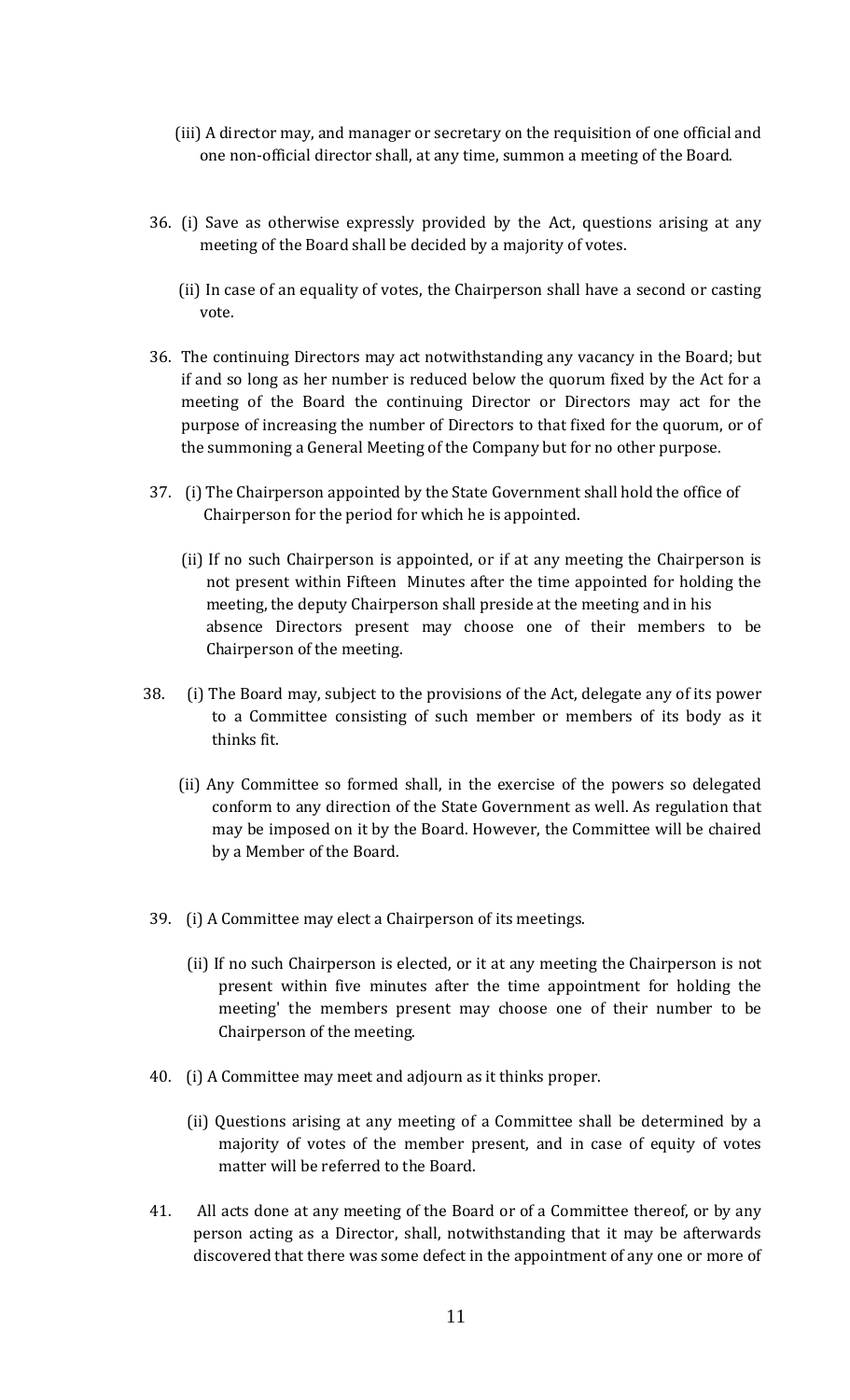such Directors or of any persons acting as aforesaid, or that they or any of them were disqualified, be as valid as if every such Director or such person had been duly appointed and was qualified to be a Director.

42. Save as otherwise expressly provided in the Act, a resolution in writing, signed by all the members of the Board or Committee thereof for the time being entitled to receive notice of a meeting of the Board or Committee, shall be as valid and effectual as if it had been passed at a meeting of the Board or Committee, duly convened and held.

# **MANAGING DIRECTOR - WHOLE TIME DIRECTOR**

- 43. Subject to the provisions of the Act and these Articles, the State Government shall have power to appoint from time to time one or more persons to be Managing Director or Managing Directors or Whole Time Directors of the Company for such term as the State Government may think fit to manage the affairs and business of the Company and may from time to time (subject to the provisions of any contract between him or them and the Company) remove or dismiss him or them from office and appoint another or other in his or their place or places. Managing Director Appointed by the state Government shall not be relieved without approval of the State Government.
- 44. Subject to the provisions of the Act and these Articles, the Managing Director or the Whole Time Director shall be subject to the same provisions to resignation and removal as the other Directors of the Company and he shall ipso facto and immediately cease to be a Managing Director or Whole Time Director or he cease to hold to hold the office of Director for any cause.
- 45. The remuneration of the Managing Director or Whole Time Director shall be such as the State Government may from time to time fix subject to the approval of Central Government as per provisions of The Companies Act, 2013.
- 46. Subject to Directions of the State Government & subject the superintendence, control and direction of the Board, the day to day management of the Company shall be in the hands of the Managing Director/s or Whole Time Director/s with powers to the Board to distribute such day to day management function among such Director/s by appointment of Committee as deemed fit by the Board and subject to the provisions of the Act and these Articles, the Board by resolution vest any such Managing Director/s or Whole Time Director/s such of the powers hereby vested in the Board generally as it thinks fit and such powers may be made exercisable for such period or periods and upon such conditions and subject to restrictions as it may determine and they may subject to the provisions of the Act and these Articles confer such powers either collaterally with or the exclusion of or in substitution for all or any of the powers of Directors in that behalf and may from time to time revoke, withdraw, alter or vary all or any of such powers.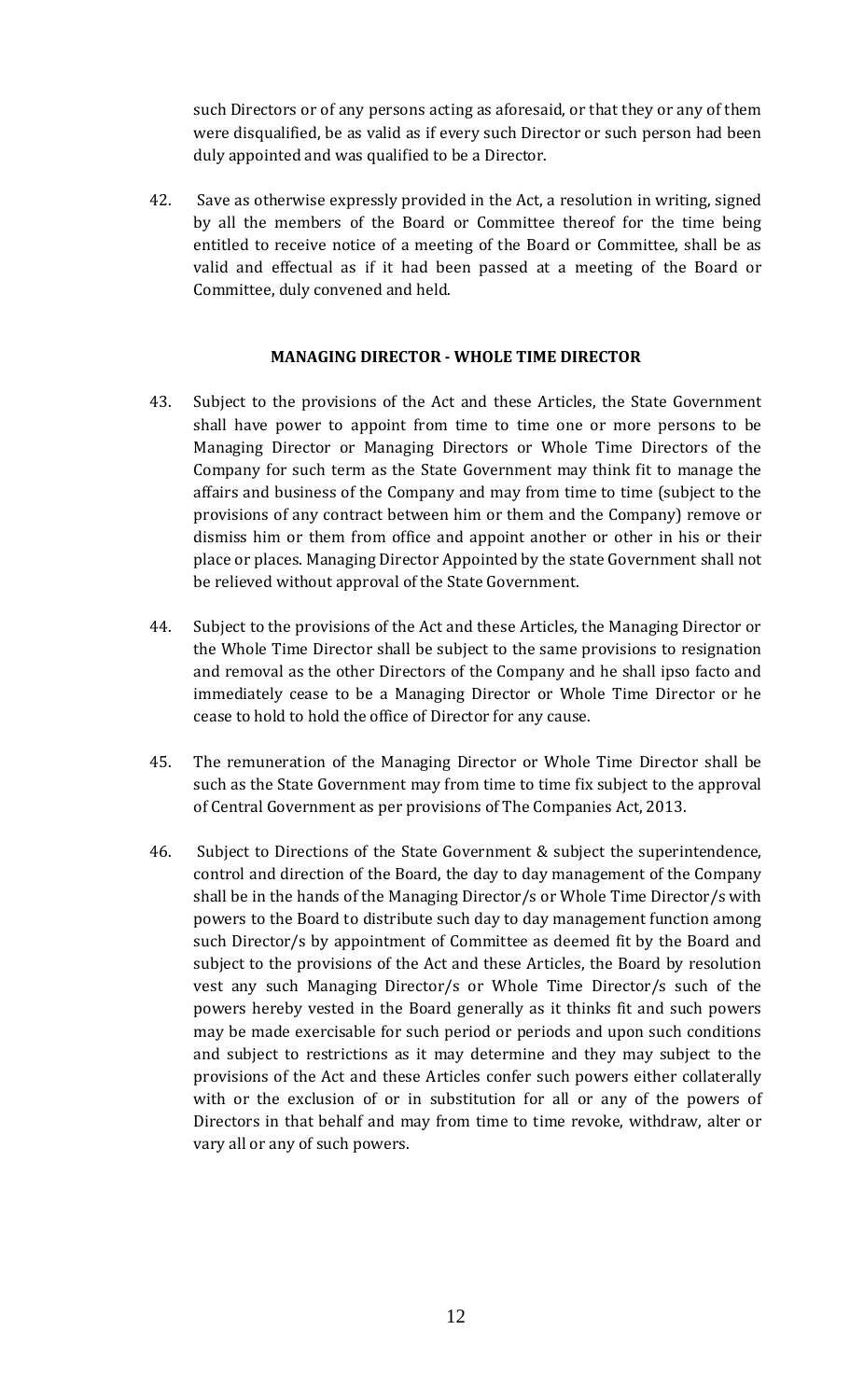# **Committee of Directors**

- 47. The Board of Directors may, subject to the provisions of Section 179 and other relevant provisions of the Act and of these Articles, appoint Committee of the Board and delegate any of the powers other than the powers to make calls and issue Debentures to such Committee or Committees and may from time to time to revoke and discharge any such Committees of the Board either wholly or in part and either as to the persons or purposes, but every committee of Board so formed shall in exercise of the powers so delegated confirm to any regulations that may from time to time be imposed on it by the Board of Directors. All acts done by any such Committee of the Board inconformity with such regulations and in fulfillment of the purpose of their appointment, but not otherwise, shall have the like force and effect, as if done by the Board.
- 48. The Meetings and proceedings of any such Committee of the Board consisting of two or more members shall be governed by the provisions herein contained for regulating the Meetings and proceedings of the Directors, so far as the same are applicable thereto and are nor superseded by any regulations made by the Directors under the last preceding Article.
- 49. (1) A resolution passed by circular without a Meeting of the Board or a Committee of the Board appointed under Articles of Association shall subject to the provisions of sub clause (2) hereof and the Act be as valid and effectual as the resolution duly passed at Meeting of the Directors or a Committee duly called and held.
	- (2) A resolution shall be deemed to have been duly passed by the Board or by a Committee thereof by circulation in draft together with necessary papers, if any, to all the Directors or to all the members of the Committee, then in India (not being less in number than the quorum fixed for a Meeting of the Board or Committee) at their usual address in India and has been approved by such of the Directors or members of the Committee as are in India, by a majority of such of them as are entitled to vote on the resolution.
- 50. All acts, done by any Meeting of the Board or by a Committee of the Board or by any person acting as a Director shall, notwithstanding that it shall afterwards be discovered that there was some defect in the appointment of one or more of such Director or any person acting as aforesaid or that they or any of them were disqualified or had vacated Office or that the appointment of any of them is deemed to be terminated by virtue of any provisions contained and was qualified to be a Director Provided That nothing in these Articles shall be deemed to give validity to act done by a Director after his appointment has been shown to the Company to be invalid or to have terminated.

# **Powers of the State Government to give Directions and instructions**

51. Notwithstanding anything contained in any of these Articles or Memorandum, the State Government may, from time to time, issue such directions or instructions not inconsistent with the provisions of the Companies Act, 2013 or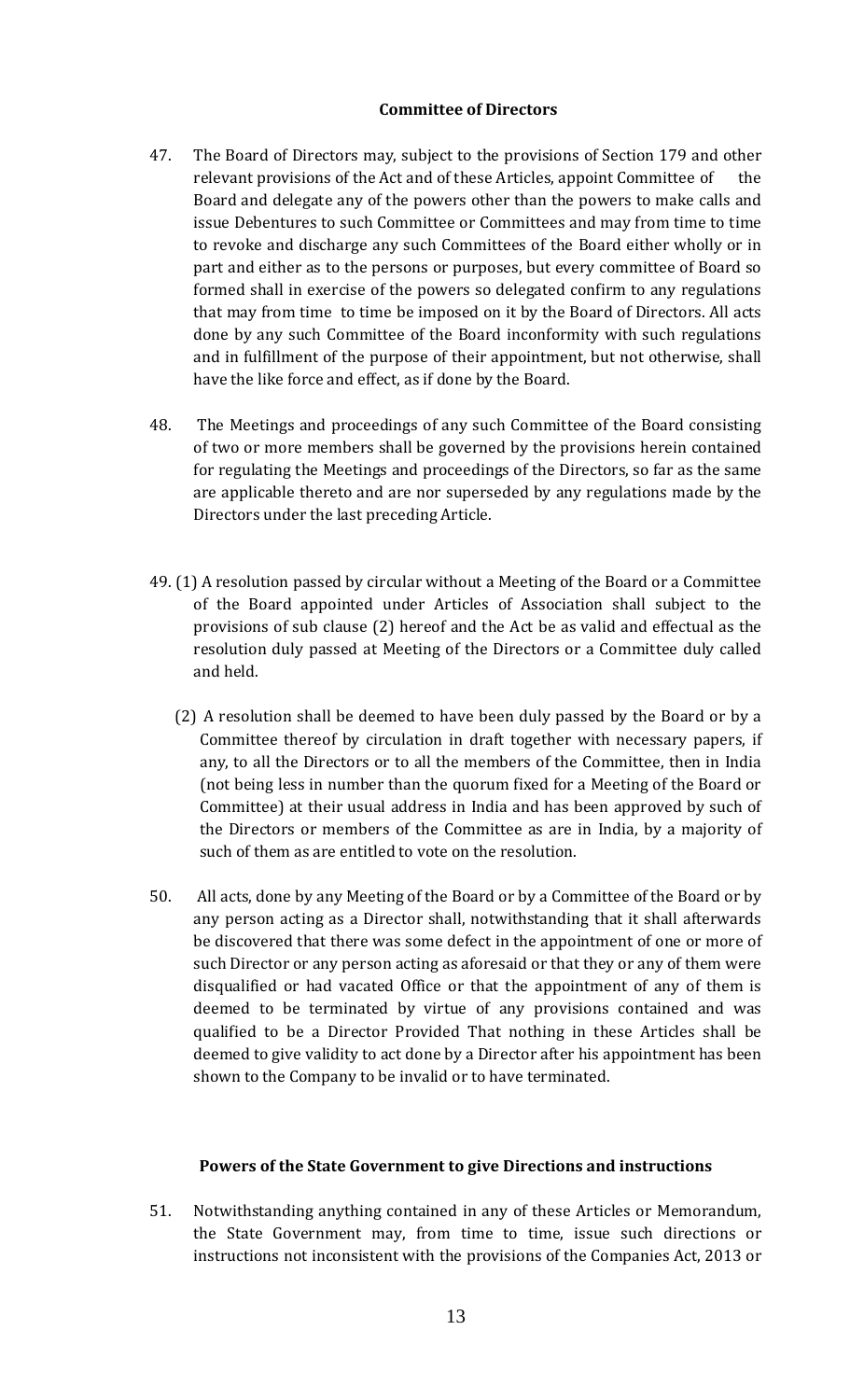any other law in force or the rules made there under, in regard to the conduct of the affairs and business of the Company and may vary and annual any such direction or instructions. The Directors shall give immediate effect to directions, circular or instructions so issued.

## **Power of Governor to appoint Representative**

52. The Governor of Gujarat shall have power to appoint representatives at the meeting under Section 112 of the Companies Act, 2013.

## **Management and Administration**

- 53. 1) General management of this Company shall be carried out by the Board of Directors of the Company.
	- 2) The Board of Directors may by resolution vest any such of powers to the Managing Director, hereby vested in the Board of Directors as it thinks fit upon such a conditions and subject to such a restrictions as may determine and they may subject to provisions of the Companies Act, 2013, as amended from time to time, and these Articles of Association confer such powers either collateral with or to the exclusion of or in substitution for all or any of the powers;
	- 3) The Board of Directors in that behalf and may from time to time revoke, withdraw, alter or vary all or any of such powers;
	- 4) The members of the Board of Directors or any other committee appointed by the Board of Directors and invited members shall be entitled for reimbursement of or compensation for expenditure on travelling and conveyances, actually incurred by them in attending the meeting of the Board, if the Directors or Committees or in performing journeys for the work of the Company at such rate and in such manner as may be approved by the State Government. The Managing Director shall be entitled for salary, remuneration or Honorarium and the State Government. No other Director of the Company shall be entitled for salary, pension, remuneration or any other perquisites.
	- 5) The Board of Directors, subject to the prior approval of the State Government, shall have a power to create or cancel such number of posts depending upon size and nature of activities from time to time. However, such posts can be filled up either on contract basis or on deputation, after following procedure as may be prescribed;
	- 6) The Company may prepare a budget for each financial year and Set it approved by the Board of Directors to carry out normal functions during the financial year;
	- 7) In particular and without prejudice to the generality of the foregoing provisions, and subject to the provisions of the Memorandum of Association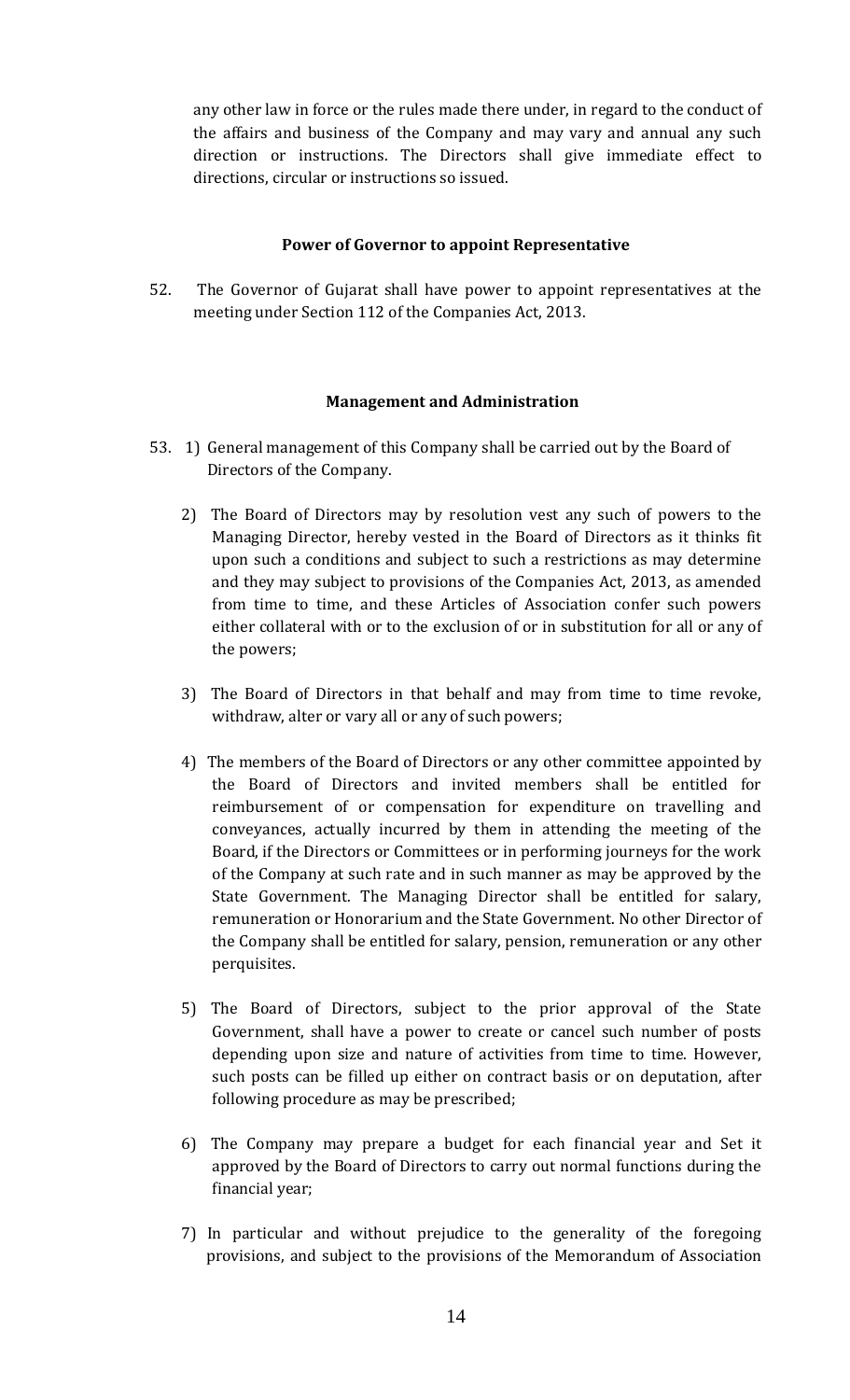and Articles of Association, the Board of Directors shall have the following powers:

- a. To appoint personnel from time to time for the smooth functioning of the Company as per State Government policy;
- b. To expel any person who is found to act prejudicial to the interest of the Board of Directors, and also have powers to restrict him from the Company's premises. The Board of Directors need not assign any reason for expelling any person;
- c. To pay, appropriate or apply the whole or such part of the Company's fund including the income and accretion thereto at any time/or times after the date thereof for the purpose of the Company and shall be entitled to utilize the corpus or the income of the Company for carrying out activities for furtherance of the objects of the Company, without prejudice to the provisions of the Companies Act, 2013, as amended from time to time, and provisions as contained in the Memorandum and Articles of Association of the Company;
- d. To hold any immovable property or properties comprised in the Company fund with powers, subject to prior approval of state government, to sale the same or with power to postpone the sale thereof or part thereof for such period as, it shall, in its absolute discretion, think fit and shall hold all other investments comprised in the name of the Company at its absolute discretion, and shall have power either to retain the same in the existing state thereof for such periods, as it shall, in its absolute discretion, think fit and shall hold all comprised of the sale or any part thereof. The Board of Directors shall hold the net proceeds of any sale or investment comprised in the Company and all other money held or received by it for the use of the Company to invest the same at its discretion in any investment of any nature hereby authorized;
- e. To do all acts and things that are incidental thereto for the day to day running of the Company and in particular the Managing Director shall do the following, subject to such conditions or restrictions as may be decided by the Board of Directors, if any, and further subject to the provisions of the Companies Act, 2013, as amended from time to time, and provisions as contained in the Memorandum and Articles of Association of the Company; the relevant laws framed or to be framed by the Government from time to time and also subject to availability of funds with the company;
- f. To frame rules and regulations for the day to day management and functioning of the Company and delegate powers to different persons connected with the Company;
- g. To submit views or make representations before Government or other authorities, Committees, commission or other bodies or any subject affecting the interest on any matter covered under the objects of the Company and to promote or assist the formation of any legislation or regulation which may appear to be in the interest of the Company;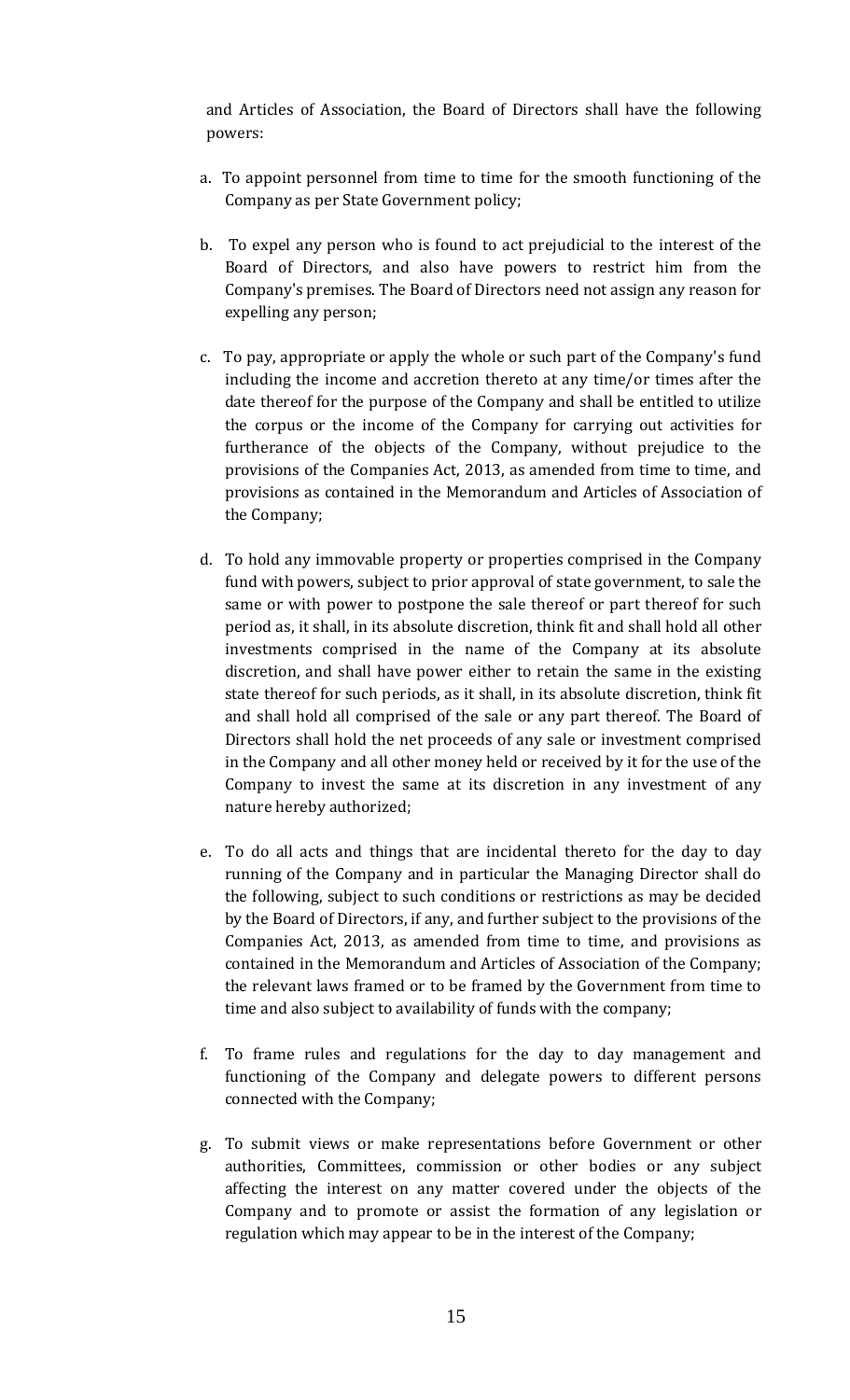- h. To purchase, take on lease hire or otherwise acquire or hold any immovable and/or movable property rights or privileges from the Government, local Body, Semi government Body, Corporation Society or from private party and to improve and develop the same-, if necessary:
- i. To negotiate and enter into any arrangement with other Bodies, Government, Municipal or local authority that may seem conducive to all or any of the objects of the Company;
- j. To invest the Funds of the Company in such manner as may, from time to time, be determined, without prejudice to the provisions of Section 186, as amended from time to time, and other applicable provisions, if any, of the Companies Act, 2013 and directions or policy of the State Government;
- k. To accept any gift, grant, donation, contribution, or subscription for the promotion of the objects of Company, without prejudice to the provisions of the Companies Act, 2013, as amended from time to time, and provisions as contained in the Memorandum and Articles of Association of the Company;
- l. To contribute, donate, and give aid to any person, association, body and/or movement having objects similar to Company, without prejudice to the provisions of the Companies Act, 2013, as amended from time to time, and provisions as contained in the Memorandum and Articles of Association of the Company subject to provisions in the budget of the Company and approval/policy of the state Government.
- m. To maintain, repair, adopt, alter, improve or develop or furnish any building or works considered necessary or convenient for the purpose of the Company:
- n. To pay the ground rent, municipal taxes and all other rates and taxes insurance premiums, maintenance charges, call on shares, etc. and all other outgoing in respect of the Company, to the extent not exempted under the existing laws:
- o. To reimburse all other charges and expenses incurred by the Director of the Company for purpose of attending meetings of the Board or Committee thereof;
- p. To keep the movable and immovable properties in the name of Company and to repair and duly insured properties from time to time;
- q. Constitute Committees consisting of persons who need not be members of the Company with such advisory functions as he may think proper;.
- r. Evaluate the performance of Company and/or constitute panel of experts including those outside the Company for periodic evaluation of Company:
- s. To appoint consultants such as Advocates, Company Secretaries, Chartered Accountants, Cost Accountants, Management Consultants, or experts from various fields, for various purposes, viz. to get suggestions and/or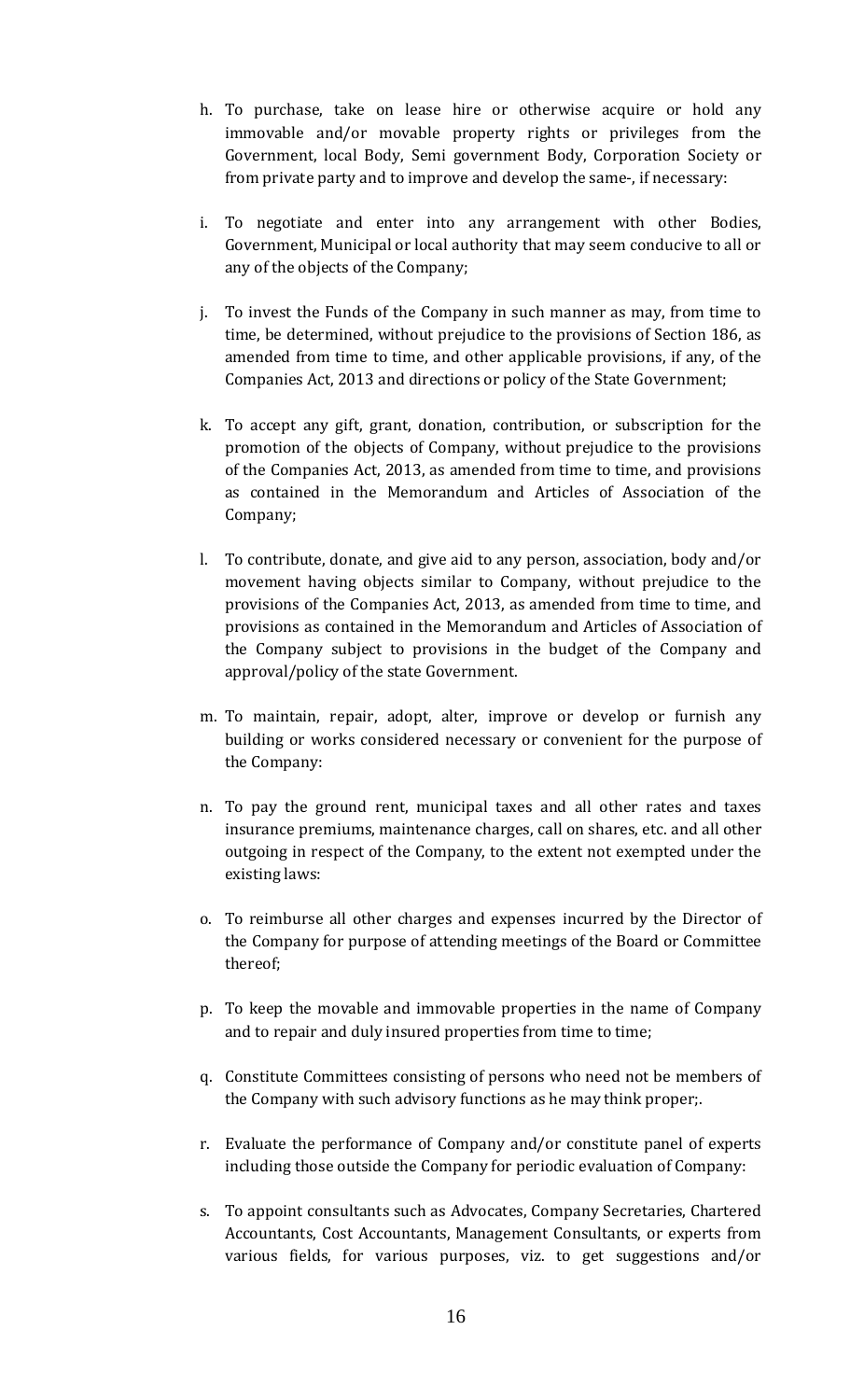implementations for fulfillment of objects of the Company and fix their Fees and other expenses, incompliance with the provisions of all the Acts/ Laws/ Rules/ Regulations etc. for the time being in the force:

- t. To institute, conduct, defend, compound or abandon any legal proceedings by or against the Company or its officers or otherwise concerning the affairs of the Company and also to compound and allow time for payment or satisfaction of any debts or dues and or any claims or demands by or against the Company.
- u. To refer to any claims or demands by or against the Company to arbitration and observe, perform and carry out the awards.
- v. To make and give receipts, release and other discharges for money or property payable or deliverable to the Company and for the claims and the demands of the Company.
- w. To determine who shall be entitled to sign, on the Company's behalf, bills, notes, receipt, acceptance, endorsement, cheques, not banking release, contracts and documents.
- x. To provide for the welfare of the employees (including Directors) of the Company or its predecessors in business and the wife, widow and families or the dependents of connections of such persons by building or contributing to the building of houses or dwellings quarters or by grant of money, pensions, gratuities to time subscribing or contributing to provident fund or other associations, institutions, funds, profit sharing or other scheme or trust and by providing or subscribing, contributing, towards places of instruction and recreation, hospital, dispensaries as the Board shall think fit, subject to the provisions of section 182 of the Companies Act, 2013.
- y. To open and operate Current, Saving, Fixed Deposit Account not banking with any bank in India for the purpose of smooth banking transaction.
- z. All other powers and duties not mentioned here in above and subject to provisions in Memorandum of Association and Articles of Association, shall be exercisable by the Board of Directors, which, from time to time, can be delegated to the Managing Director or CEO by the Board of Directors, subject to provisions of the Companies Act, 2013, as amended from time to time and restrictions of the State Government.

#### **MANGEMENT & ADMINISTRATION**

54. (1) The Managing Director of the Company shall be appointed by the State Government.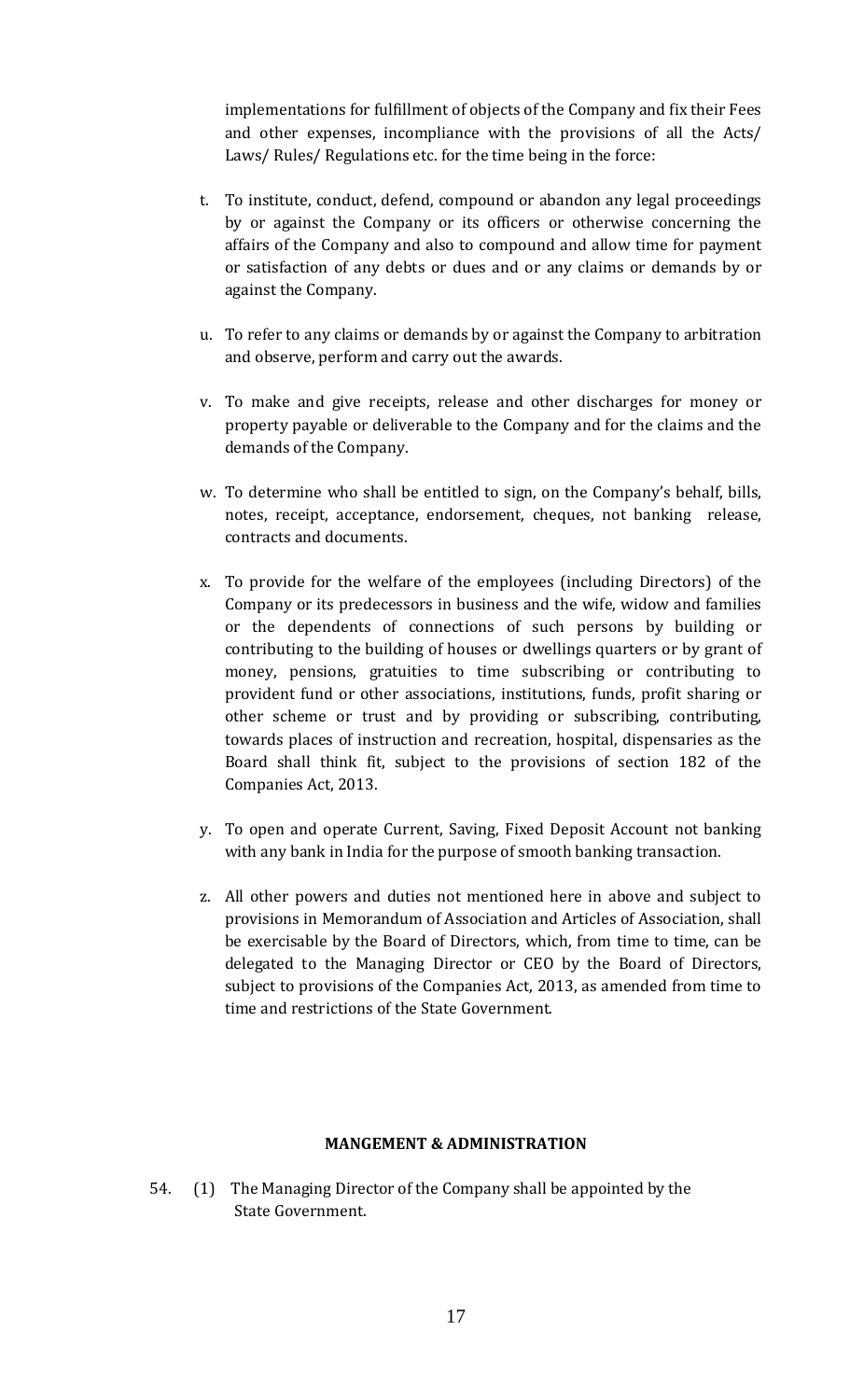- (2) The Managing Director shall be a Whole Time Officer of the Company and shall :
- (3) Be the Chief Executive Officer of the Company, if CEO is not appointed
	- (a) Be responsible for the Operational Management of the Company and implementation of the general policy approved by the Company.
	- (b) Perform such duties as the Company may, by regulations or otherwise; assigned to him.
	- (c) Receive such salary and allowances and be governed by such terms and conditions of service as may be approved by the State Government.
- (4) If the Managing Director is by infirmity or otherwise rendered incapable of carrying out his duties or is absent on leave or otherwise in circumstances not involving the vacation of his appointment the State Government may appoint another person to act in his place during his absence.
- (5) The Company may appoint Chief Executive Officer to perform day to day administrative and executive functions and also appoint such other officers, Employees as it considers necessary for the efficient performance of its functions and determine by regulations or other otherwise their conditions of appointment and service and the remuneration payable to them. However, all such appointment shall be subject to prior approval and as per policy of the State Government from time to time;
- (6) The Board of Directors may, by General or Special Order, delegate various powers to the Managing Director, Chief Executive Officer or to the any other Officers of the Company subject to such conditions and restrictions, if any, as may be specified, such of its powers and duties under this Act except the power to make regulations as it may deem necessary.

#### **COMPANY SECRETARY**

- 55 (1) Company Secretary may be appointed by the Board or by the competent authority for such term, at such remuneration and upon such conditions as it may think fit; and any Company secretary so appointed may be removed by the Board;
	- (2) A Director may be appointed as Company Secretary if he is qualified.
	- (3) In absence of appointment of or requirement of whole time Company secretary, the services of Practicing Company Secretary may be availed as Consulting Company secretary.
	- (4) The Company Secretary so appointed must be member of The Institute of Company Secretary of India.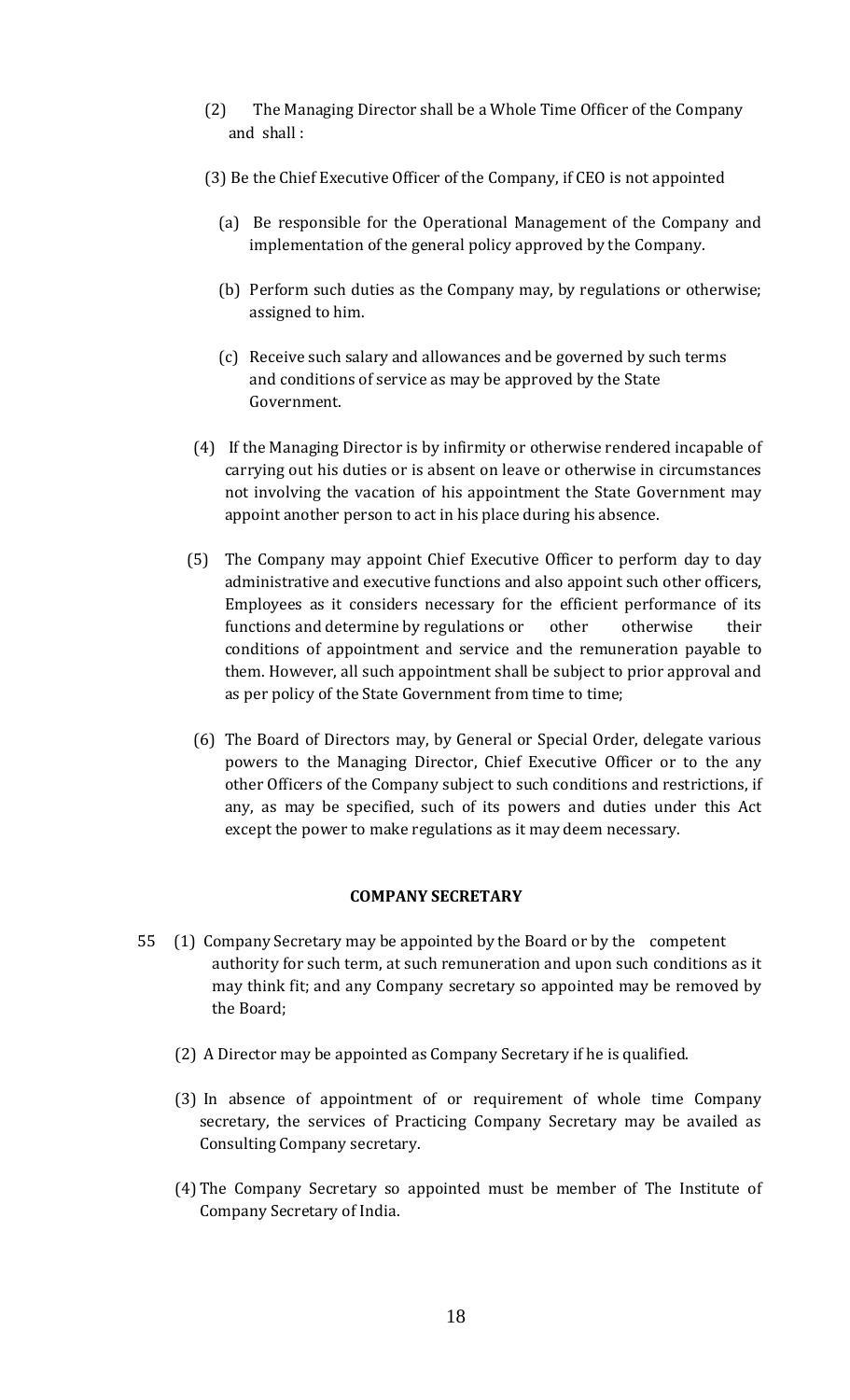56. The Company Secretary or a Director appointed for this purpose as above, shall have power to comply with provision of the Companies Act or these articles and therefore shall certify all returns, documents or forms as per provision of Companies Act, 2013, SEBI Act, or any other relevant act including amendment thereof from time to time.

## **THE SEAL**

- 57. (i) The Board shall provide for the safe custody of the seal.
	- (ii) The seal of the Company shall not be affixed to any instrument except by the authority of a resolution of the Board of Directors, and except in the presence of at least two Director and of the secretary or such other person as the Board may appoint for the purpose and those two Directors and the secretary or other person as aforesaid shall sign every instrument to which the seal of the Company is so affixed in their presence.

# **REGISTER, RECORDS & ACCOUNTS**

- 58. (i) The Company shall keep such registers, books of accounts, minute books and documents as are required by law to be kept at such place or places as the Directors may from time to time determine.
	- (ii) The Board shall from time to time determine whether and to what extent and at what times and places and under what conditions or regulations, the accounts and books of the Company, or any of them, shall be open to their inspection of share holders not being Directors.
	- (iii) No share holder (not being a Director) shall have any right of inspecting any accounts or books or documents of the Company except as conferred by law or authorized by the Board or by the Company in General Meeting.

#### **COMPLIANCE WITH LAW**

59. The Company shall observe and comply with provisions of the Companies Act, 2013 and all the rules and regulations made there under, in so far as they are compulsory and applicable to the Company.

#### **INDEMNITY**

60. Subject to the provisions of Section 197 of the Act, every Director, Manager and other officer or servant for the time being of the Company shall be indemnified by the Company against and it shall be the duty of Directors out of the funds of the Company to pay, all losses and expenses which any such officer or servant may incur or become liable to by reason of any contract entered into or act or things done by him as such officer or servant or in any way in particular, and so as not to limit the generality of the foregoing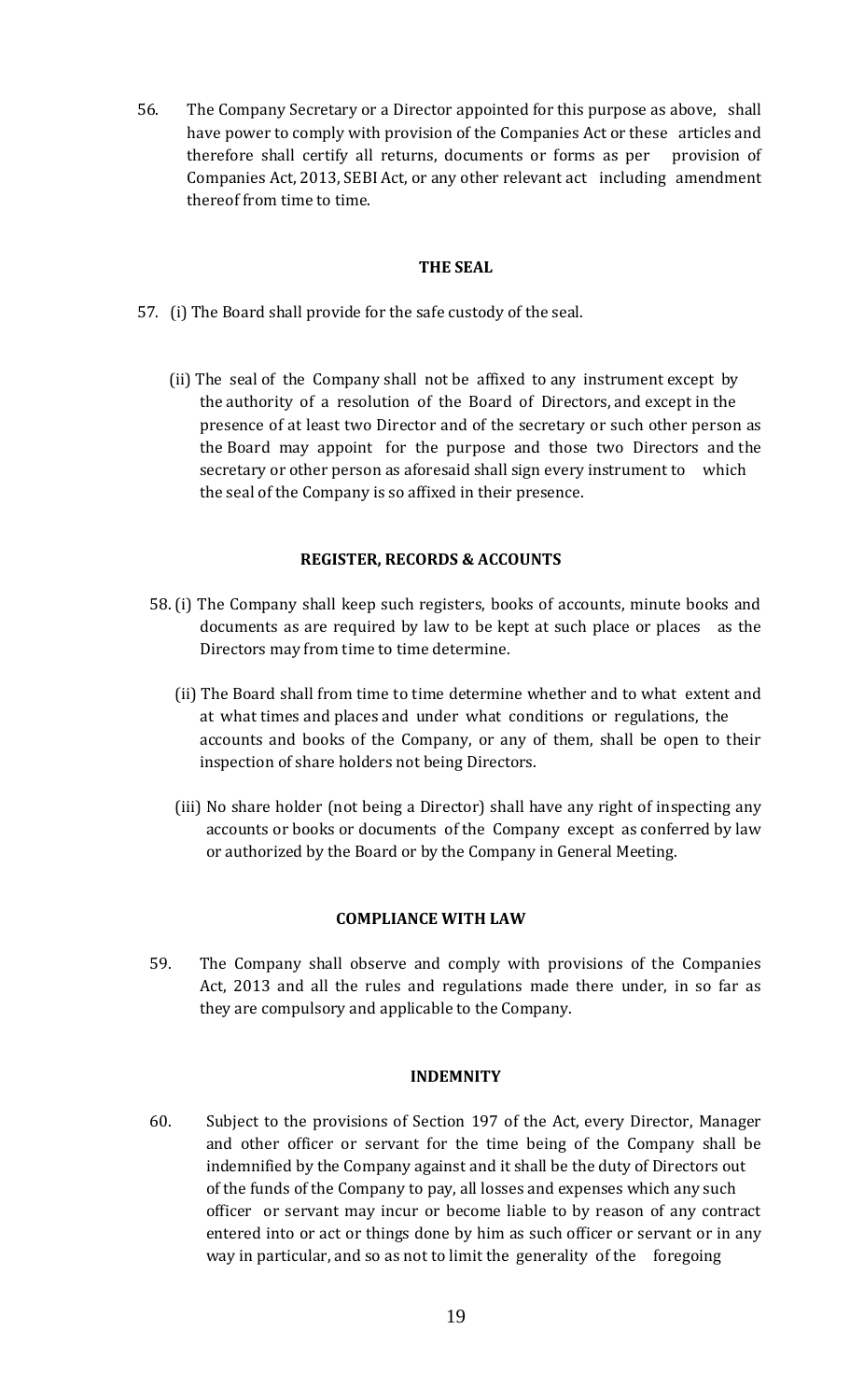provisions, against all liabilities incurred by him in defending any proceedings, whether civil or criminal, in which judgment is given in his favour or in which he is acquitted or in connection with any application under section 633 of the Act in which relief is granted to him by the Court, and the amount for which such indemnity is provided shall immediately attach as a lien on the property of the Company.

#### **INDIVIDUAL RESPONSIBILITY OF DIRECTORS**

61 Subject to the provisions of Section 197 of the Act, no Director, Manager or other officer of the Company shall be liable for the acts, omissions, neglects of any other Director or officer or for signing or for any loss or expenses to the Company through the insufficiency or deficiency of title to any property acquired by order of the Directors for or on behalf of the Company or for the in-sufficiency or deficiency of any scrutiny in or upon which any of the moneys of the Company shall be invested or for an loss or damage arising from the bankruptcy, insolvency or torturous act of any person with whom any moneys, securities or effects shall be deposited or for an loss occasioned by an errors of judgments, omissions, defaults or oversight on his part, or for an other loss, damage or mis0forturnes whatever which shall happen in the execution of the duties of his office or in relation thereto unless the same happens through his own dishonesty.

#### **SECRECY CLAUSE**

62. No Share holder or other person (not being a Director) shall be entitled to visit or inspect any property or premises of the Company without the permission of the Directors or Managing Director or to inquire, discovery of or any information respecting any details of Company's trading or any matter which is or may be in the nature of a trade secret, mystery of trade, secret process or any other matter which may relate to the conduct of the business, the business of the Company and which in the opinion of the Director, it would be in expedient in the interest of the Company to disclose.

#### **WINDING UP**

63. If upon a winding up or dissolution of the company, there remains, after the satisfaction of all the debts and liabilities, any property whatsoever, the same shall not be distributed amongst the members of the company but shall be given or transferred to such other company having objects similar to the objects of this company, subject to such conditions as the Tribunal may impose, or may be sold and proceeds thereof credited to the Rehabilitation and Insolvency Fund formed under section 269 of the Act.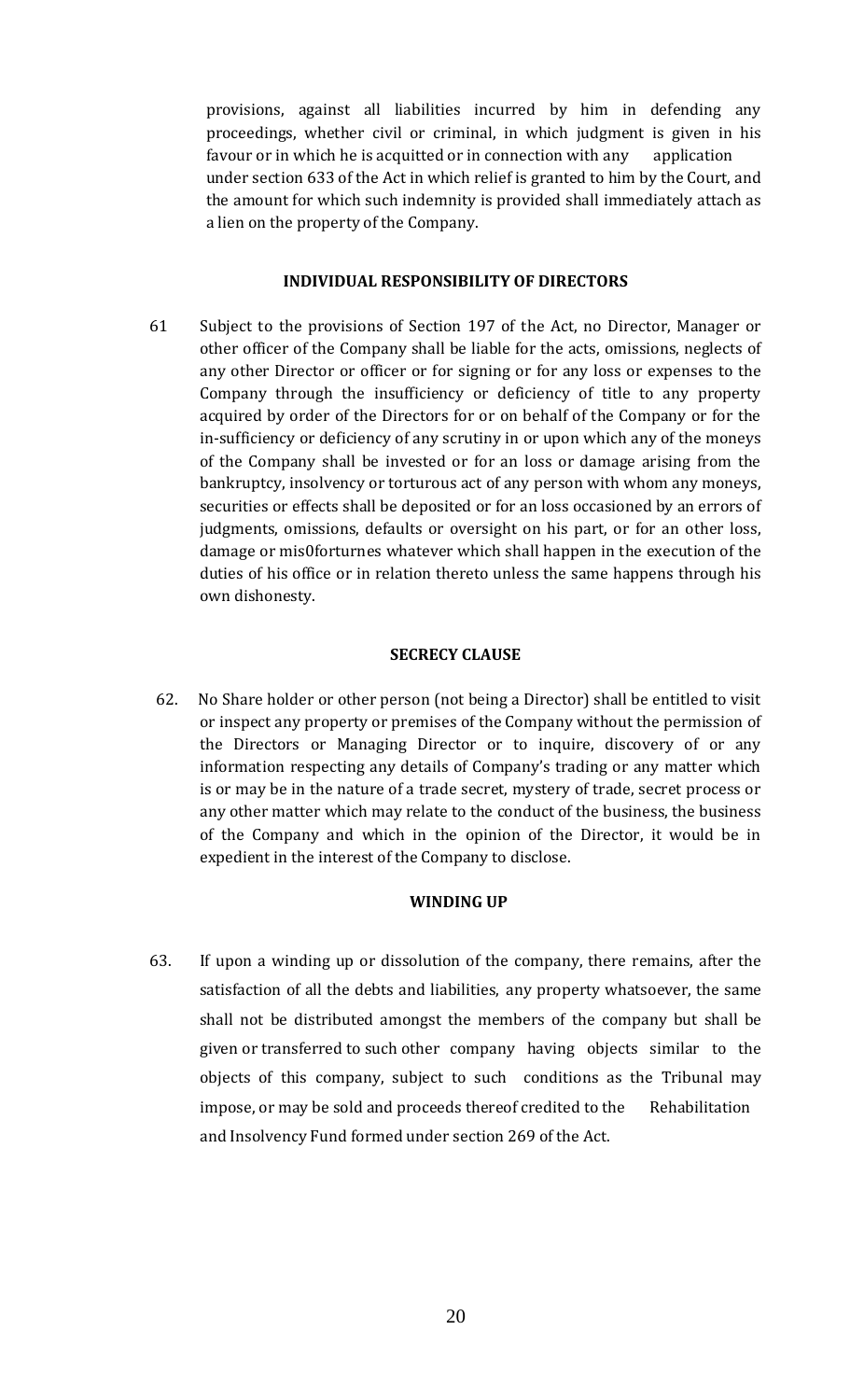We, the several persons, whose names, address and descriptions and occupation are hereunder subscribed are desirous of being formed into a Company not for profit, in pursuance of this Article of Association, and we respectively agree to take the number of shares in the capital of the Company set opposite to our respective names:-

| Sr.<br>No | Name, address, description<br>and occupation of subscriber                                                             | No. of<br>equity<br>shares | <b>Signature of subscriber</b> | Name, address,<br>description and<br>occupation of<br>witness and their<br>signature |
|-----------|------------------------------------------------------------------------------------------------------------------------|----------------------------|--------------------------------|--------------------------------------------------------------------------------------|
| 1.        | 2.                                                                                                                     | 3.                         | 4.                             | 5.                                                                                   |
| 1.        | Sanjey Presad<br>5/0 Bimal Presad<br>Add<br>E-903, Samarpan Flat Trous                                                 | 10(Tew)                    |                                |                                                                                      |
|           | Gulbai Tckra, Ambawedi,<br>Amuedabad. Syjarat.<br>occ. Sovernment Senice.<br>$18.6 - 14$                               |                            |                                | Sign<br>z                                                                            |
| 2.        | (For South of Gyjarat)<br>Rameshkumar Makadia<br>S/ Jerajbhai Makadia<br>Add<br>4, samiksha Apartment,                 | (OLTEN)                    |                                | $\mathcal{C}$                                                                        |
|           | NA. Phryabi Hall,<br>Navarangpara,<br>Alvad<br>DCC: GOVE & SETVICE<br>CEON GIDVA. Of GINJAN                            |                            |                                | a                                                                                    |
| 3.        | Rajanikant Jadar<br>S/o Mathwhai Jadar<br>Add:<br>$ 53 2,$ Sector -26,<br>Ke's annegars, Gambingho<br>cc-brout service | $10$ (Ten)                 |                                | $(50 - 5)$                                                                           |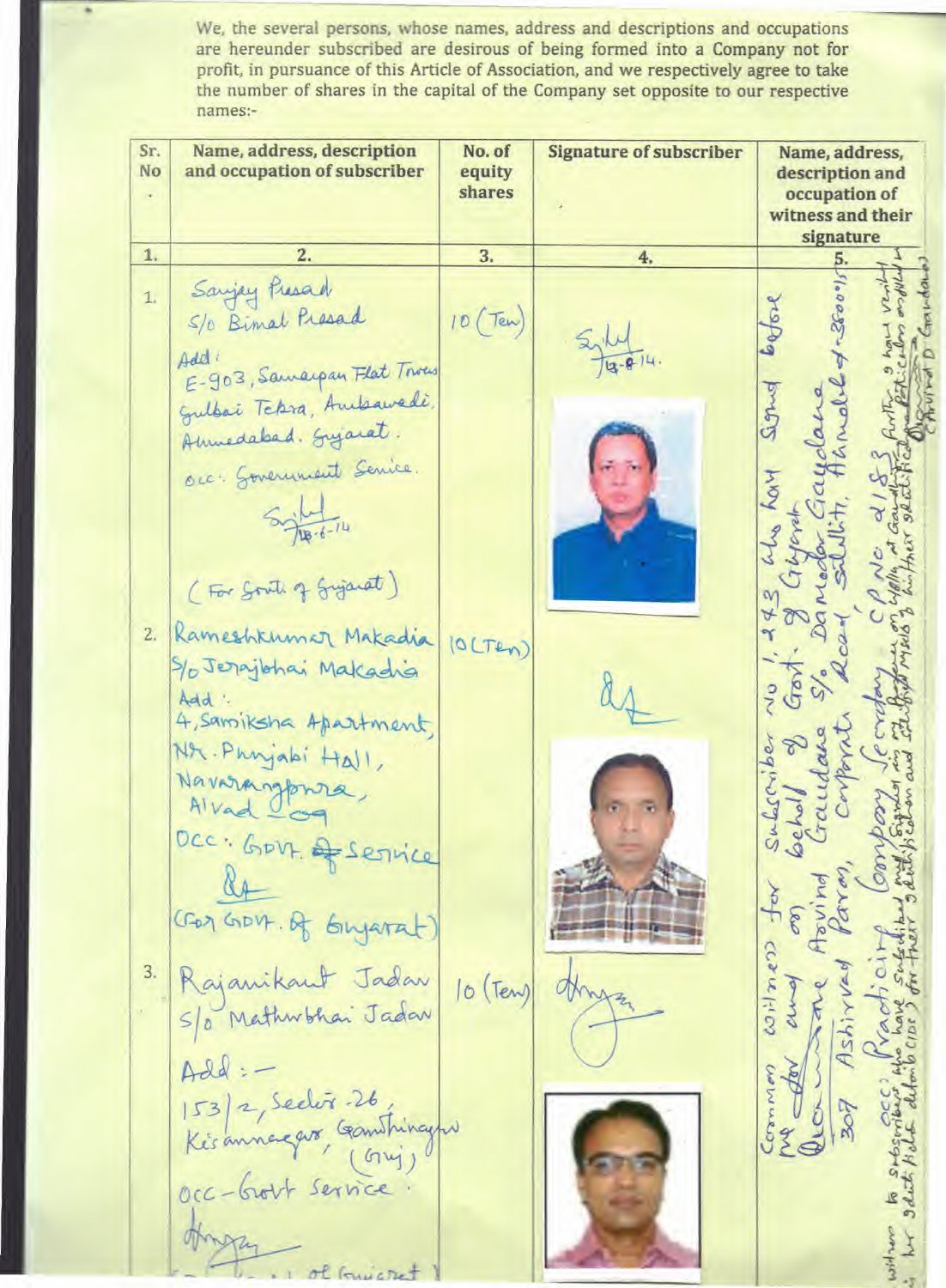4. D. Gaulove JOLDESN KWADIYA  $50<sub>7</sub>$  of ٩ JETISBILIARS KHARFYR  $10<sup>2</sup>$ Cars z  $38 - 015$ Further  $55cm$ Deall: Plot rea. 1281/1 Arvino 3 laegrese  $s$ ream-hie **Po** tandhirth Gandhinger ars hu S/a Damodor Gaudous Acnoched. **There** Gout-scorite Cuit have you on work [For Gov+iof Gujerer)  $\begin{array}{c} 3 \\ 3 \end{array}$ SANLIK Mehta Kysum ICR Melta 5.  $|0$  (Ter) Daughter of Rablal  $4, 54C$ Mehta Plot No. 1498/1 corporate Road  $Add \rightarrow$ Gandana sector 2/C Jugoral Gandhinagas Subsoniba No envoter GOVE SEXVILLE  $OCC \rightarrow$ Arvin omport terrichten Gest. Paras, harthand subscript (For come of Gypsout) CIDI dor their iden adve  $\frac{1}{2}$  $\tilde{\theta}$ Prodit Ashirval والمساءمة محمد court hiss Hirobhai 6. Persmer hema  $10$  (Ten) MAD Queria Son of Reinerbhoi Bermert  $ribound)$  $Q(\overline{a}, b)$ acc.  $z = 7$ COMUNICATION add: Block no y12/4 Joseph Ghh-1 Type  $S$ eets $x - 8$ Gandhinager HREAF occ. Govt. Service hemos (for cort, of anjured)